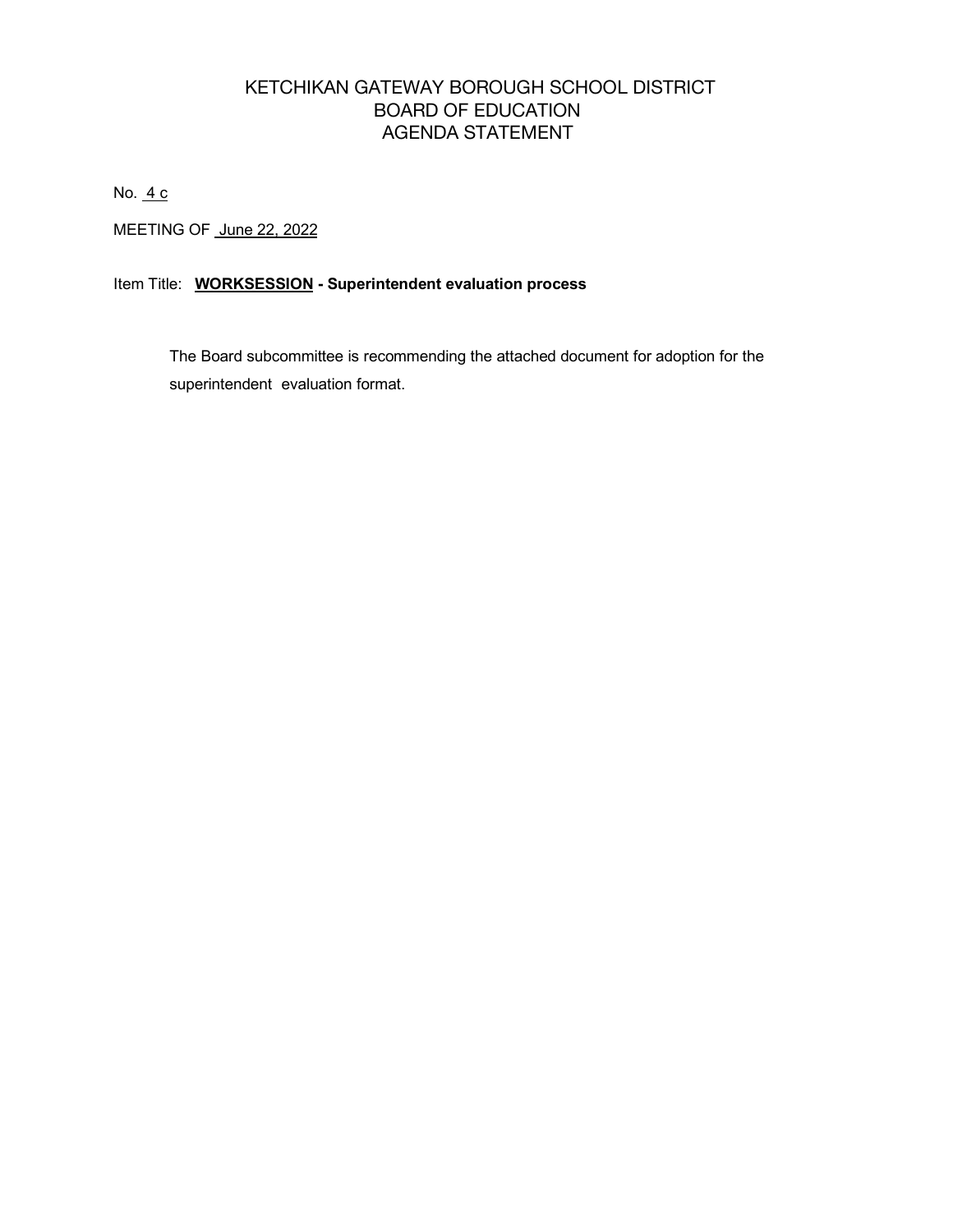

# ESD SUPERINTENDENT EVALUATION **WORKBOOK**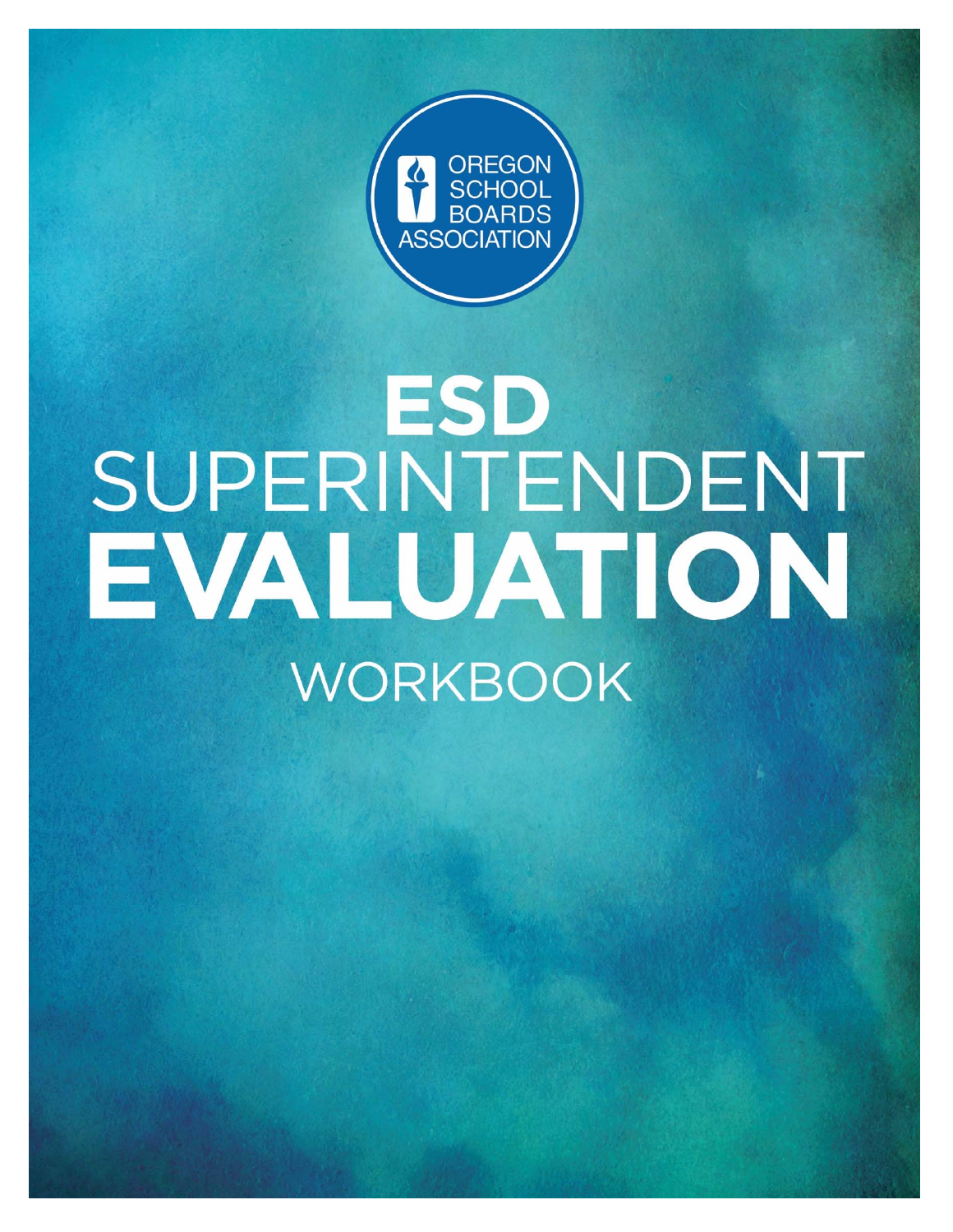Revised June 2017

#### OREGON SCHOOL BOARDS ASSOCIATION

1201 Court St. NE, Suite 400, Salem, OR 97301 800-578-6722 / 503-588-2800 FAX 503-588-2813 www.osba.org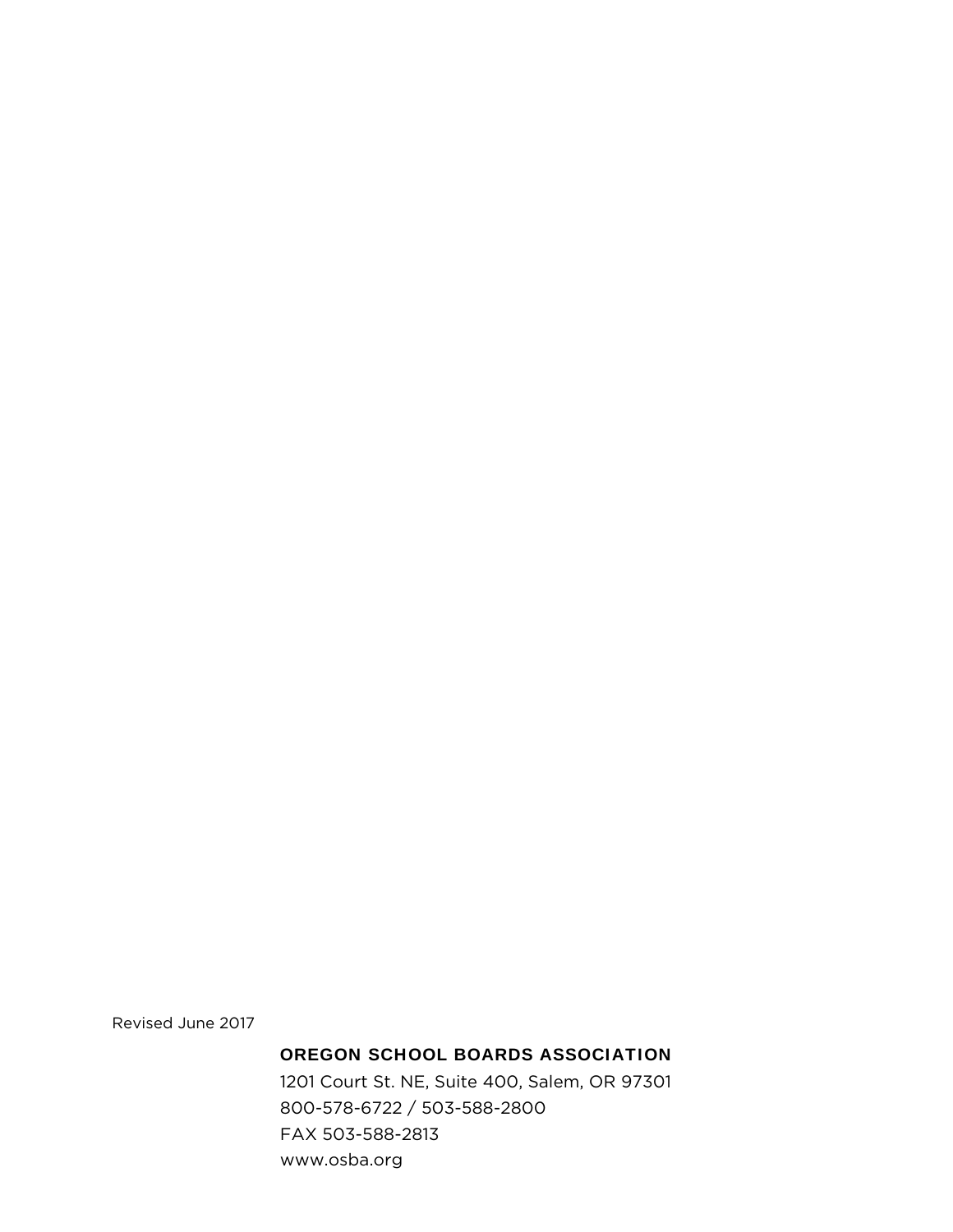# ESD Superintendent Evaluation Workbook **A Guide for Education Service District Boards**  Oregon School Boards Association

Dear ESD board member:

Congratulations! Opening this workbook shows you're taking a most important job very seriously – evaluating your superintendent.

The information, research, tips and worksheets you'll find here represent a wealth of experience compiled by our Leadership Services experts that not only makes your job easier, but also ensures your education service district has the qualified, progressive leadership it deserves.

This guide will also help you establish and clarify the roles and responsibilities within the superintendent-board team.

OSBA's ESD Superintendent Evaluation program and workbook give you the tools to create and maintain a solid leadership team that focuses on ESD services to component districts and ultimately on student achievement. Because the public demands increased accountability for student achievement and community involvement, this job is more important than ever. OSBA's approach to evaluation is designed to enhance the mission of Oregon's education service districts.

We are here whenever you need assistance.

Jim Green, OSBA Executive Director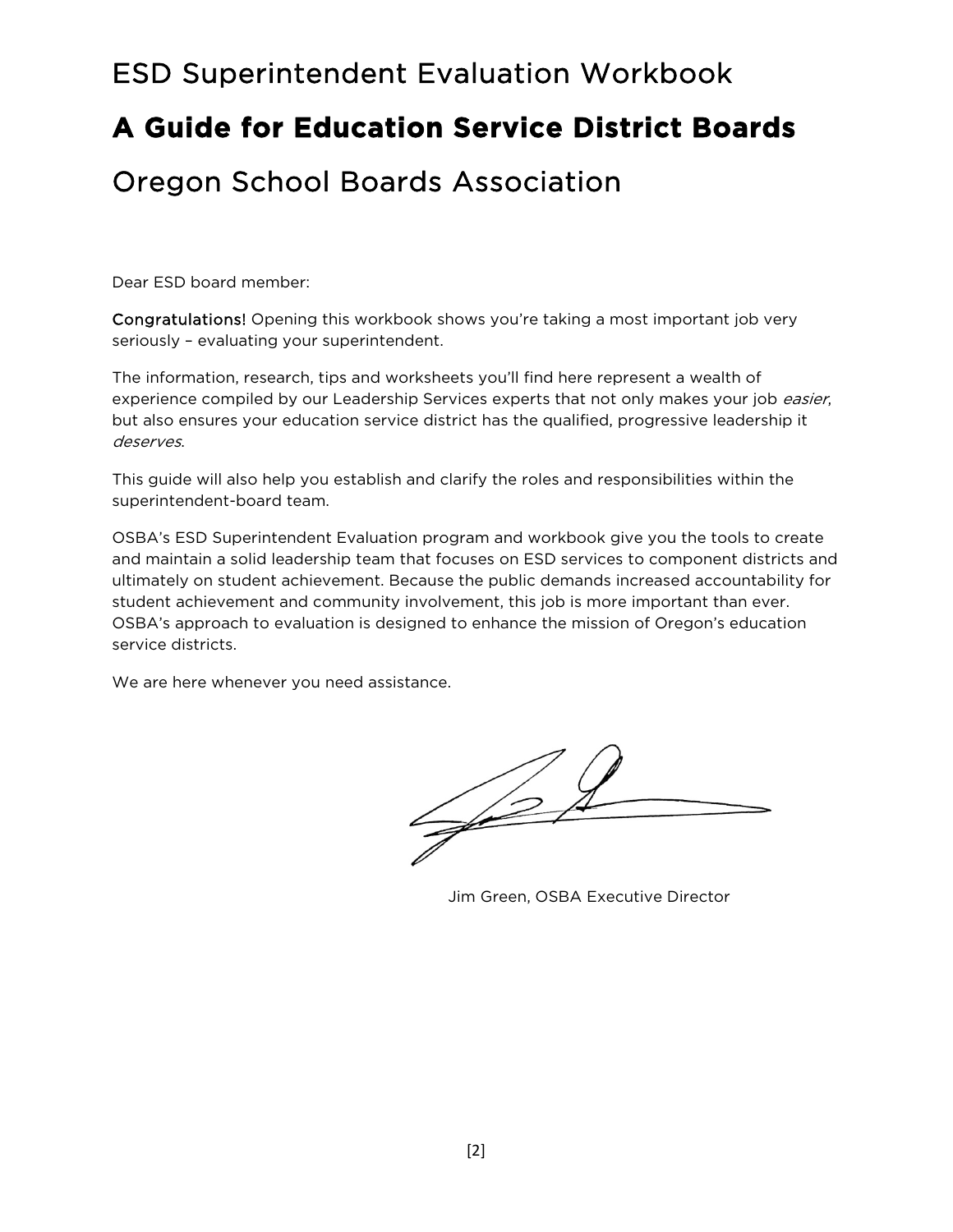### **Mission Purpose Accountability of ESDs**

"The mission of education service districts is to assist school districts and the Department of Education in achieving Oregon's educational goals by providing equitable, high quality, cost-effective and locally responsive educational services at a regional level."

ORS 334.005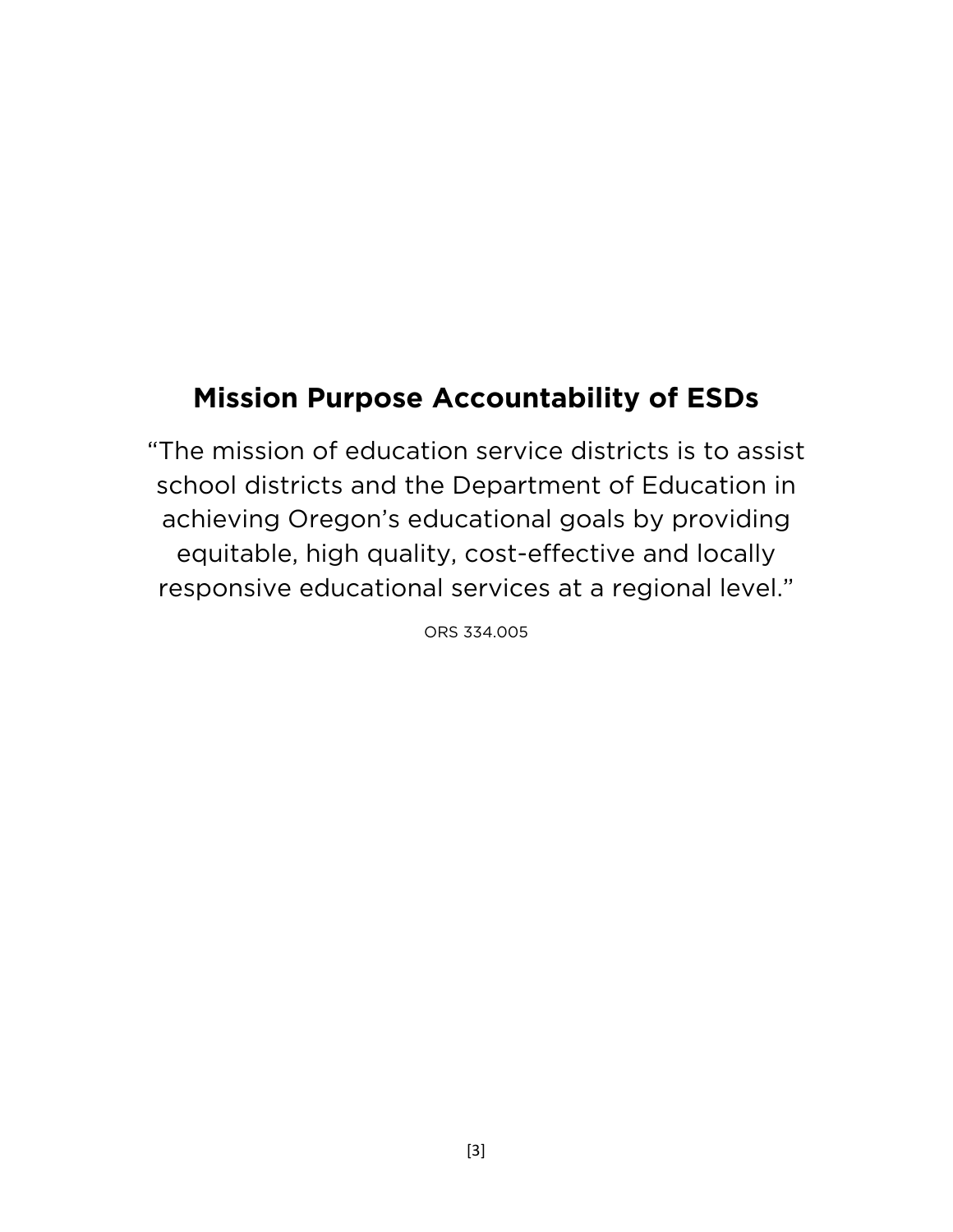#### **Contents**

- **5 ESD Superintendent Evaluation Overview**
- **11 Timeline and Action**

#### **EVALUATION FORMS:**

- **12** Part 1:
	- Performance Standards
	- Individual Forms
	- Performance Standards Summary Rating Forms

#### **20** Part 2:

- Goals
- Individual Forms
- Board Ratings Summary Forms Part 1 & 2

#### **26** Part 3:

360-Degree Evaluation

#### **SAMPLES:**

- **31** Sample Evaluation Summary
- **32** Goal-Setting Worksheet
- **33 Pertinent Oregon Revised Statutes**
- **37 Sample Board Policy**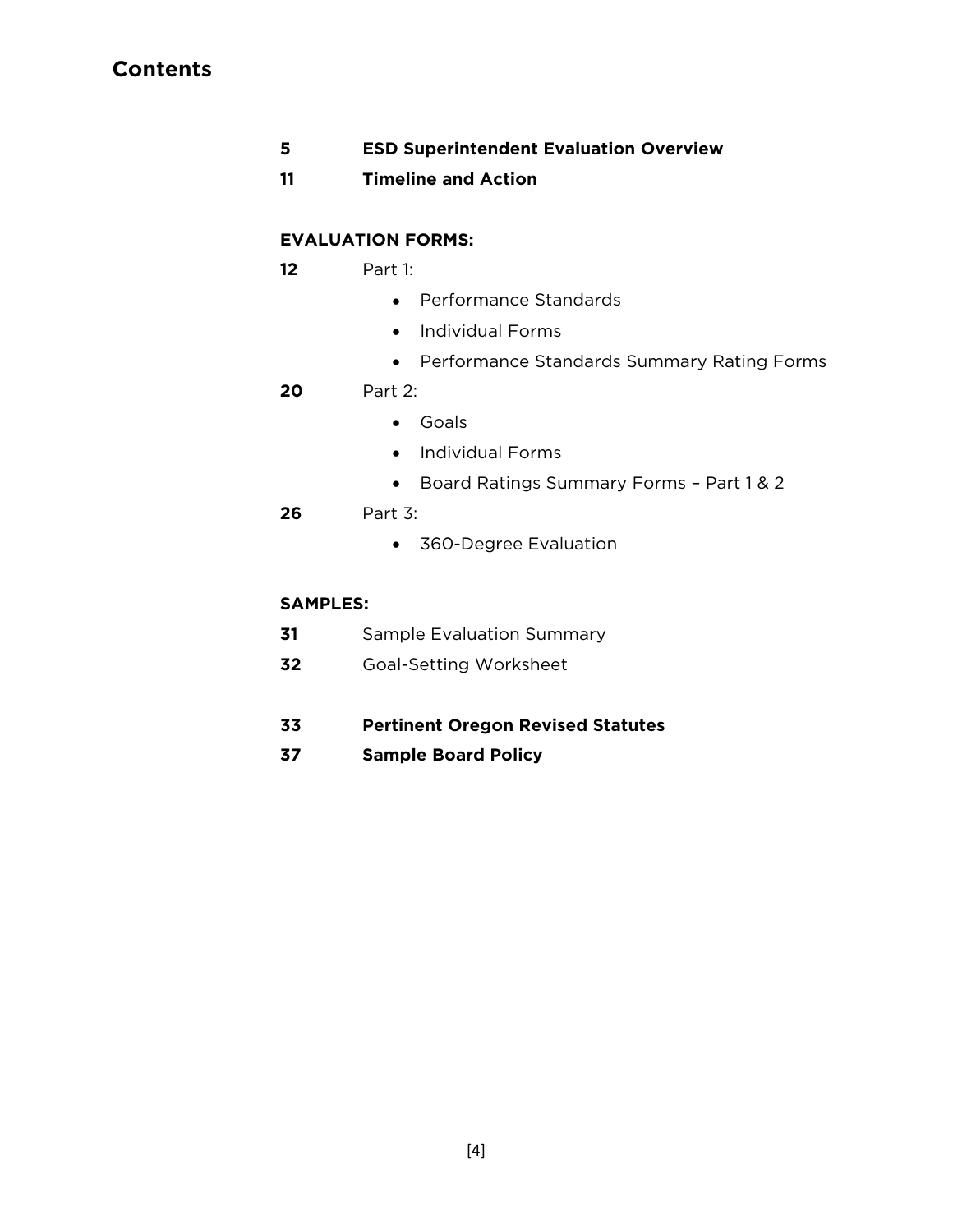# **OSBA ESD Superintendent Evaluation Overview**

Selecting and evaluating the superintendent is one of the ESD board's most important jobs. A high-quality superintendent evaluation process helps develop good board/superintendent relationships, provides clarity of roles, creates mutual understanding of the leadership being provided and provides a mechanism for public accountability.

#### The evaluation process involves the four-core board governing roles: **VISION:** What does success look like?

**STRUCTURE:** Developing a clear written evaluation plan and timeline. **ACCOUNTABILITY:** Measuring the superintendent's performance. **ADVOCACY:** Communicating progress among the board, superintendent and community.

**Performance evaluations are most effective when they are designed and used for communicating future expectations, not simply for reviewing past performance.** As many superintendents know, if you don't know what the board expects, it is difficult, if not impossible, to meet those expectations. On the other hand, if the board fails to monitor progress towards its goals, it will not know when they have been successfully completed.

Most boards find themselves asking questions such as these:

- What should we evaluate?
- How can we do it objectively and fairly?
- When should the superintendent's evaluation take place?

OSBA has developed an evaluation process and three-part evaluation tool that can help answer these questions and serve as the foundation upon which ESD boards can build their own evaluation process and documents.

### **WHAT SHOULD WE EVALUATE?**

The superintendency is a professional position equivalent to the chief executive officer in the private sector. As such, the superintendent is charged with leading and administering the organization according to the policies adopted by the ESD board. The purpose of evaluating the superintendent is not to micromanage the organization, but to provide oversight and public assurance that the policies are being effectively implemented. Another critical purpose is to provide input and feedback to the superintendent to help him or her continually improve.

The evaluation process is also used to make critical decisions about contract extensions, non-extensions or terminations. The evaluation process keeps ESD boards informed about organizational activities and progress being made toward goals. The superintendent can use the feedback to engage in personal professional development. A quality superintendent evaluation process is a win/win for the board, the superintendent and the community. So where do we begin?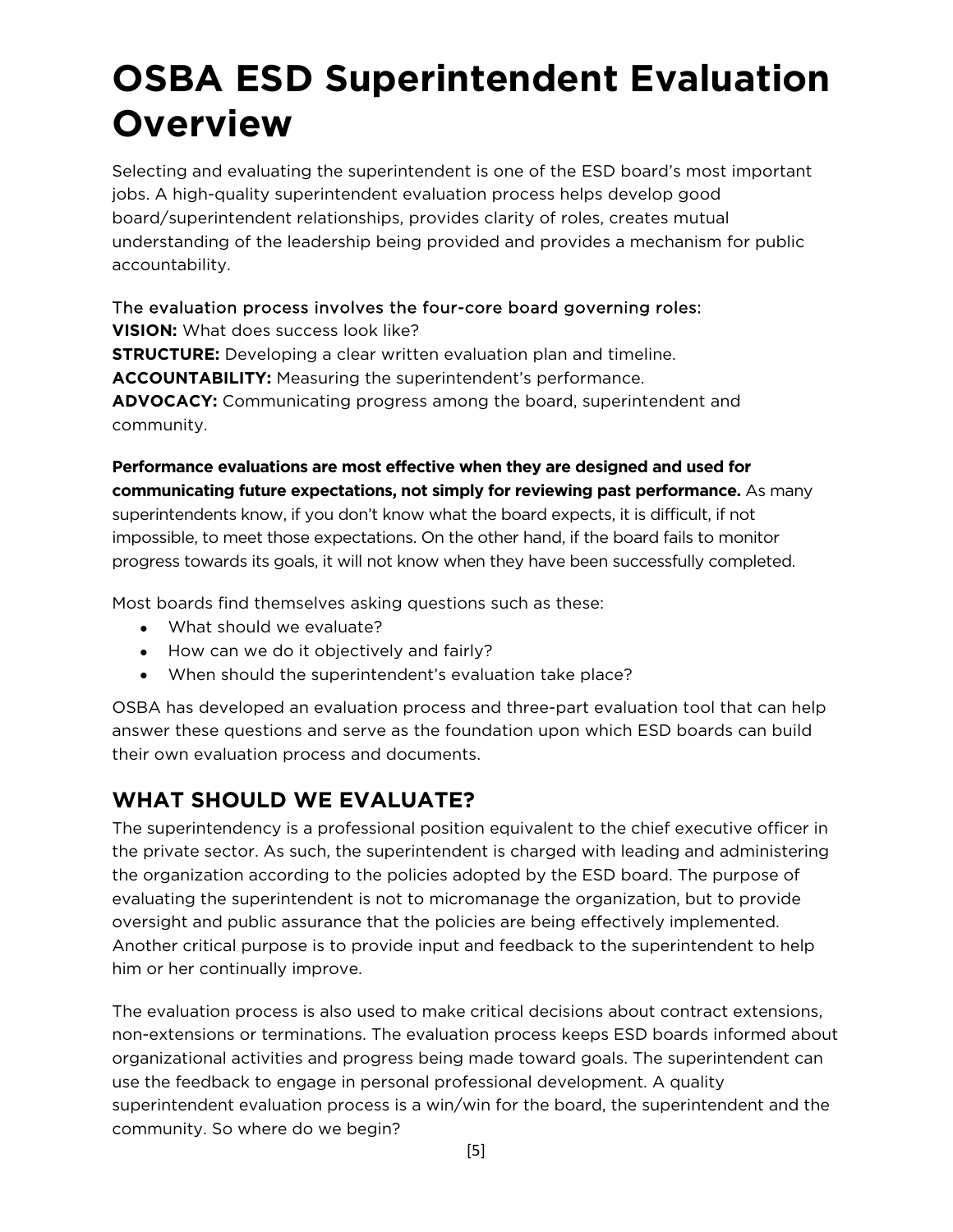### **THREE-PART EVALUATION TOOL**

OSBA has developed a three-part evaluation tool. Part 1 is based on Performance Standards established jointly by the American Association of School Administrators (AASA) and the National School Boards Association (NSBA). A group of Oregon ESD administrators met in August 2006, to modify those standards for ESD superintendents. Part 2 evaluates progress toward the goals established by the board and superintendent at the beginning of the evaluation cycle. Parts 1 and 2 are designed to be filled out by individual board members; their responses are compiled into a summary at an executive session meeting and a consensus report is prepared by the board for discussion with the superintendent. The superintendent may also fill out these parts as a self-evaluation and a basis for discussion with the board.

Part 3 consists of a 360-degree evaluation of the superintendent by members of the community, component districts and staff. It is designed to be used by the superintendent to receive feedback leading to professional development and an understanding of concerns that might not otherwise surface in Parts 1 or 2. Parts 1 and 2 are administered, compiled and reported by the board. Part 3, as it is presented here, is administered, compiled and reported by the superintendent. (Other options for the 360 degree evaluation include having a board designee or outside third-party administer and compile the information.)

#### Part 1: Performance Standards

Professional standards for the superintendency have been established by the AASA with NSBA. Eight standards describe the fundamental job requirements that superintendents must address. A group of ESD administrators and board members modified these standards to reflect the unique role of ESD superintendents. The result is seven standards which serve as the foundation of the performance standards section of the OSBA ESD Superintendent Evaluation Form.

For each professional standard, AASA has identified performance indicators that can help you discern whether the standard has been attained. OSBA has included many of the AASA indicators, in addition to others, in the evaluation form so that boards will have some basis from which to make judgments about the superintendent's performance. These performance indicators focus primarily on personal characteristics and management style of the superintendent.

#### Part 2: ESD Superintendent's Goals

Each year, the ESD board and superintendent team should meet to develop a clear set of goals for the organization for the coming year. The board's role is to set these end results that clarify the boards expectations of "what" the board expects to be achieved. The superintendent then prepares an action plan defining the means to be used to achieve the goals. These goals, and the action plans, serve as a basis for Part 2 of the evaluation process.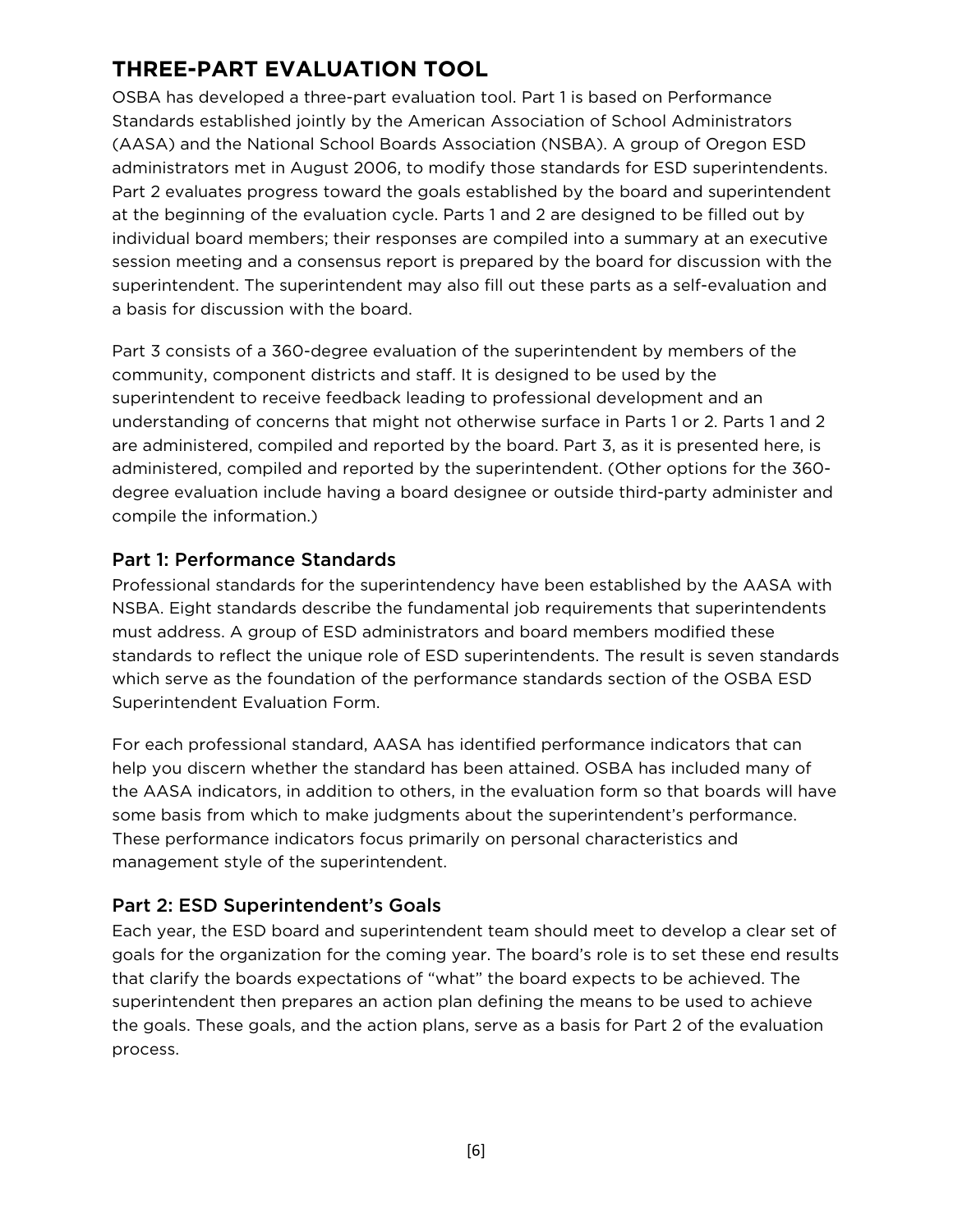#### Part 3: 360-Degree Evaluation (optional)

A 360-degree evaluation allows the board and superintendent to request more subjective information from direct reports, union leadership, component districts and/or community stakeholders. Participants should be selected by the superintendent or by the superintendent and board together. The superintendent compiles that information received in the 360-degree evaluation to share with the board at the performance review, or the board may receive the information directly.

#### **It is important that everyone understands the 360-degree evaluation provides additional information to the board but it is not "the" evaluation. The board is responsible for determining the final evaluation.**

#### Superintendent Self-Evaluation

The superintendent responds to Parts 1 and 2 as a self-assessment to be presented to the board as part of the evaluation process. The results of the 360-degree evaluation (if used) and superintendent self-evaluation should be presented to the board before the board members fill out their individual worksheets.

This process, or any variation on it, needs to be agreed to by all parties at the beginning of the year.

#### **COMPILING RESULTS**

The board meets in executive session to discuss the results and agree on a consensus evaluation that will be presented in the meeting with the superintendent. The individual responses in Parts 1 and 2 are worksheets only. Compiling results is best done by discussion among all board members sitting together in executive session. It is important that the members recognize the importance of coming to a consensus and speaking with one voice in the evaluation. The superintendent works for the board as a whole, not individual board members. Evaluation responses from individual board members can be confusing, particularly when they are in opposition to one another. The board must make every effort to speak with a single voice in setting expectations and assessing success.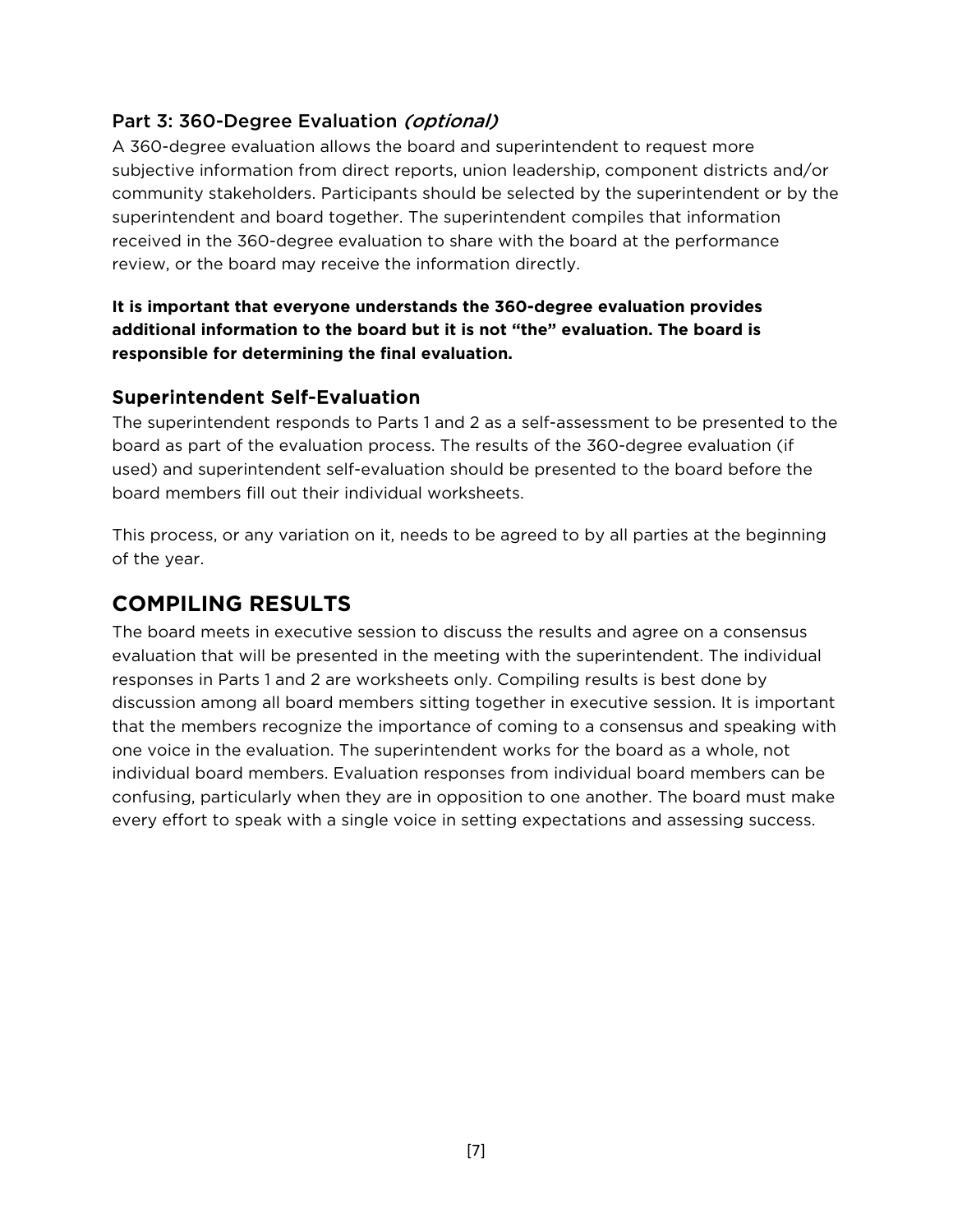### **HOW CAN WE DO IT OBJECTIVELY AND FAIRLY?**

It is the responsibility of the ESD board to evaluate the performance of the superintendent. No process or form is completely objective. There will always be some subjectivity and judgment on the board's part. Remember that board members are elected to make those judgments. The OSBA ESD Superintendent Evaluation Forms for Performance Standards (Part 1) and Goals (Part 2) are designed to reduce subjectivity and increase objectivity. Fair application of the evaluation process is best determined through collaboration and agreement by the board and superintendent about what, how and when the superintendent evaluation will be conducted. The 360-degree evaluation (Part 3) allows the superintendent or board to receive additional input from select individuals at the superintendent's or board's discretion, in what may be a more subjective manner.

#### Documentation

The OSBA ESD Superintendent Evaluation Form is more than a checklist. It requires the objective consideration of evidence or documentation of the degree to which each standard has been met. This can be provided orally, as written lists, or as specific documents. Some boards and superintendents may select a portfolio approach. Part 1 of the form includes a list of performance indicators for each standard. Board members should not rate indicators; instead they should consider indicators in determining the overall rating for that performance standard.

#### Written Comments

Written comments always help clarify the evaluation. This provides the board with the opportunity to deliver specific constructive criticism and/or accolades and provides the superintendent with useful information for continuous performance improvement. Again, the board should speak with one voice in making written comments on the final summary evaluation form.

#### Public Meetings Law

A governing body such as a school board, ESD board or community college board may hold an *executive session* to evaluate the job performance of its chief executive officer, so long as the person being reviewed does not request an *open session*. ORS 192.660(2)(i). However, the executive session for evaluation does not allow the board to discuss the superintendent's salary, conduct a general evaluation of an agency goal or give directives to personnel about agency goals. ORS 192.660(8). The governing body must give advance warning of the performance evaluation to allow the person whose performance will be evaluated to choose whether to conduct the evaluation in open session or executive session.

The requirement that the "standards, criteria and policy directives to be used in evaluating chief executive officers" must be adopted in a public meeting in which there was an opportunity for public comment was eliminated by the 2003 Legislature. (HB 2425, 2003)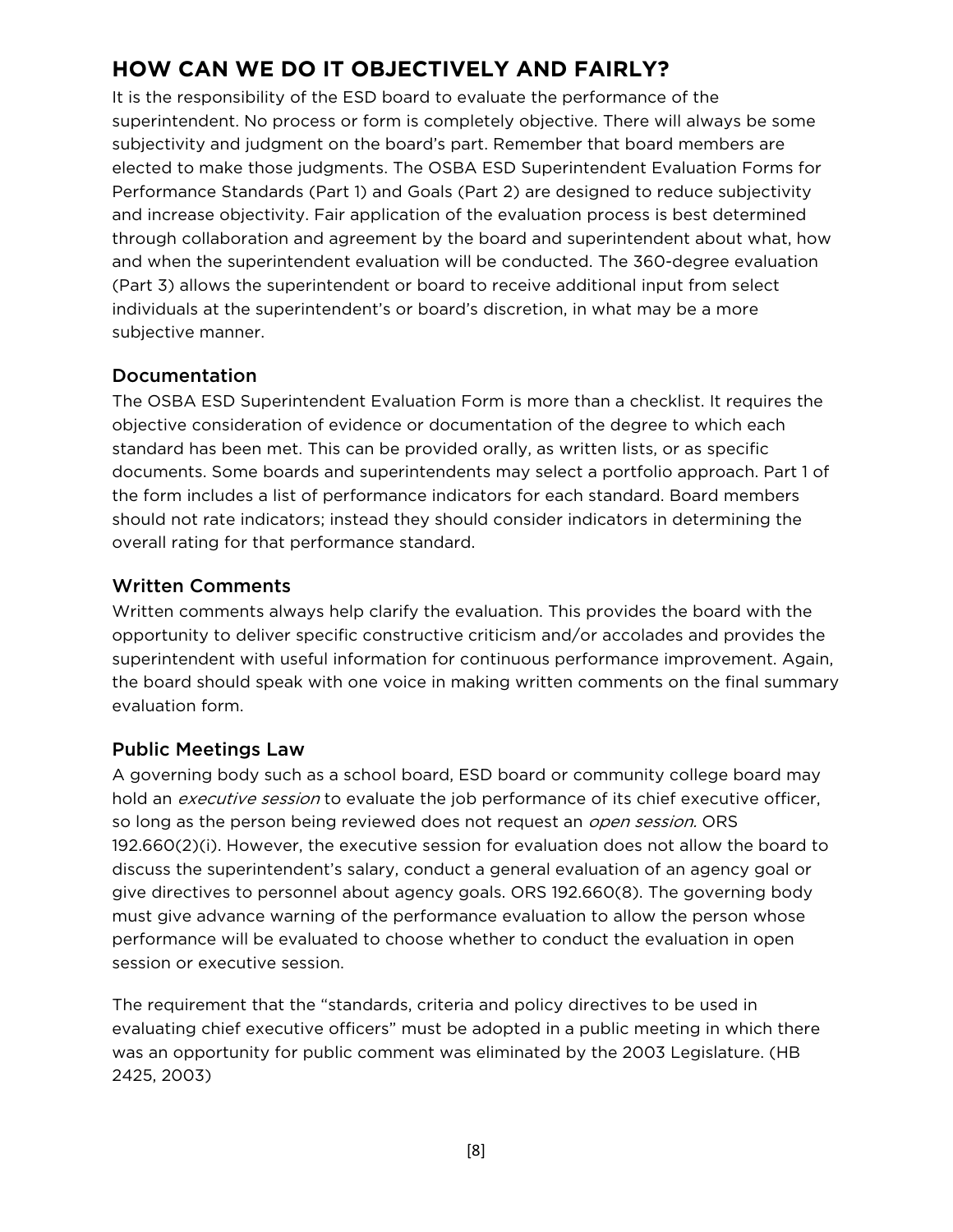The Attorney General's Public Records and Meetings Manual states that disclosure of the performance evaluation for the chief executive officer generally is not an unreasonable invasion of privacy and, therefore, disclosable to the public even though the actual evaluation was held in executive session. This disclosure is in contrast to the disclosure of a record of discipline about a public officer, which is conditionally exempt from disclosure. OSBA recommends that a narrative summary of the performance evaluation be released to the public with the consent of the superintendent after the evaluation is complete.

#### Evaluation Conferences

Face-to-face conversations between the board and superintendent are essential to an effective process. Meetings should occur to establish the superintendent's goals, the evaluation document and process to be used, the documentation of the superintendent's performance and a summative evaluation conference. It is recommended that the superintendent fill out a self-evaluation of Parts 1 and 2. When the board meets to discuss the results of its evaluation, it should hear the superintendent's report of his or her selfevaluation, as well as the 360-degree evaluation report.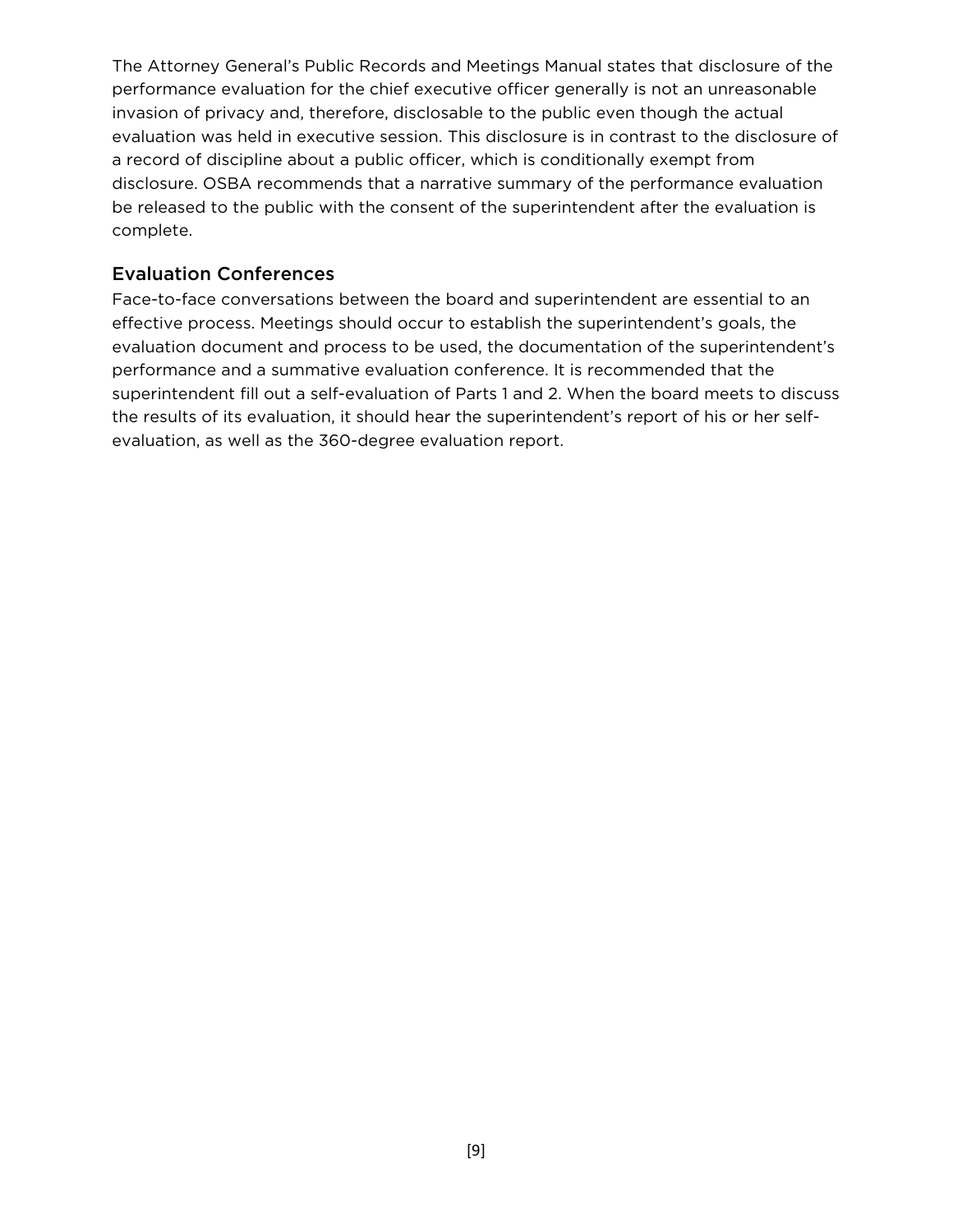### **WHEN SHOULD THE SUPERINTENDENT'S EVALUATION TAKE PLACE?**

#### Pre-Evaluation

Prior to the beginning of the new school year, goals and expectations for the superintendent should be mutually established with the board. These goals are often established during a planning retreat or work session during the spring or summer. If possible, set goals before the budget process begins. The previous spring is ideal because it allows the incorporation of ESD goals into budget planning, staffing and professional development for the coming year. Agreement on the form, process and timeline for evaluation should also be in place.

#### Contract Extension Review

By March 15, superintendents must be notified about extension or non-extension of their current contract (ORS 342.513). Other timelines may also exist within the superintendent's contract itself. To make these decisions, a performance review should take place prior to these deadlines so that the board can make informed judgments about continuation of employment.

#### Review Results

The result of the review should be steps for professional development for the superintendent and a plan for informing the community about the results of the evaluation and status of the ESD's goals.

#### At Conclusion of the Evaluation

Before the beginning of the next school year, the board and administration should meet to begin the next cycle of goal setting and evaluation. This timeline allows the superintendent time to plan for the ensuing year. The goals should be publicized to keep the organization informed.

#### Communication with the Community

The superintendent evaluation process provides the board an opportunity to share the ESD's progress with the community. A summary of the board's conclusions should be prepared by the board from the worksheet data after the evaluation.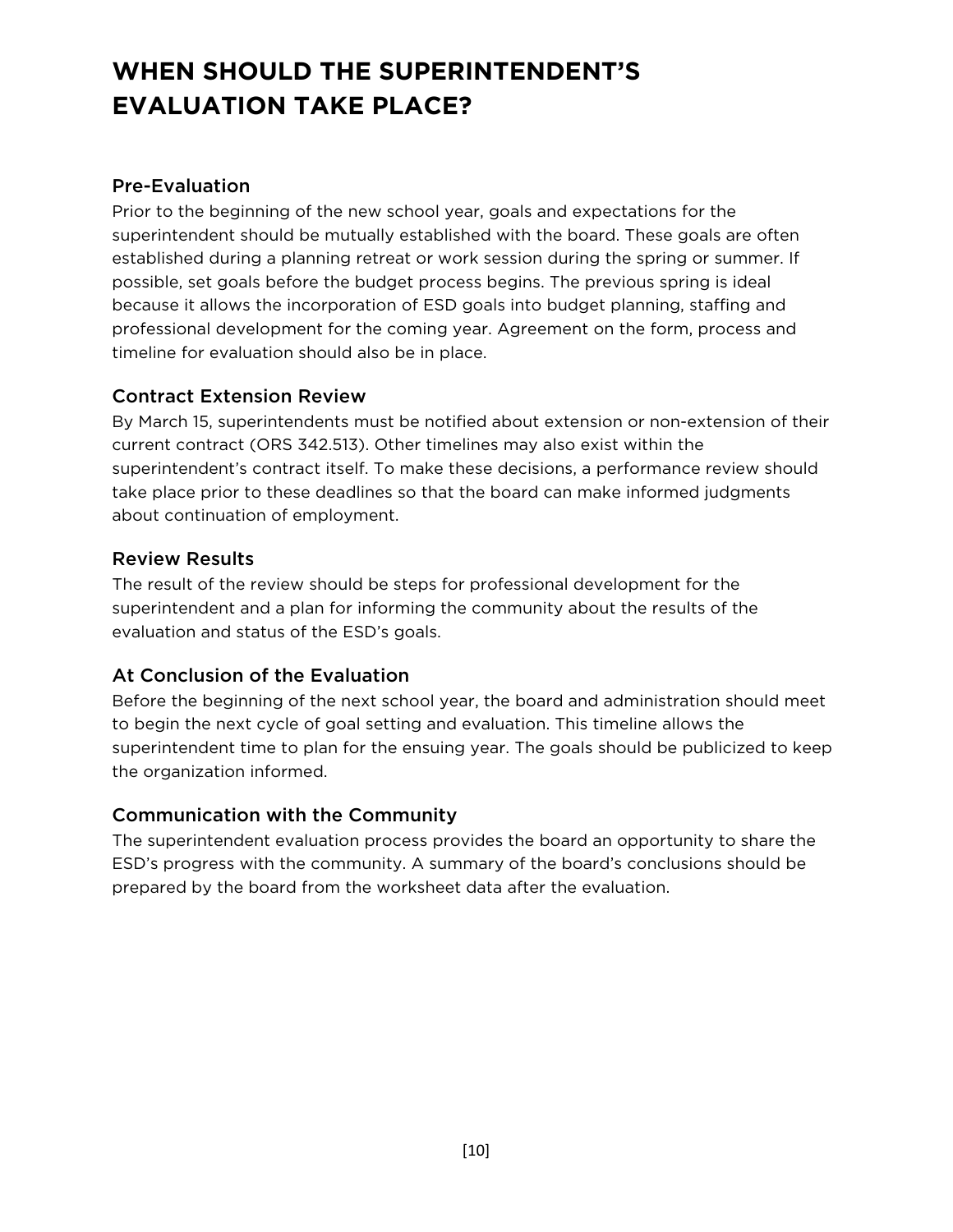### **TIMELINE AND ACTION**

#### **March/April** (prior to completion of the budget)

1. Superintendent and board set/review ESD goals for the upcoming year.

2. Superintendent and board update long-range plans for the district.

3. Board/superintendent review superintendent job description/standards/goals and the evaluation process, forms and timelines to be used next year.

Adoption should be done in a public meeting. (If the board desires staff and community input to come directly to the board (i.e., 360-degree survey), it should be discussed and approved in the beginning of the evaluation cycle.)

#### **July/October/January**

4. Superintendent reports interim progress on ESD and evaluation goals to the board. The July update deals with the previous school year while the October/January updates provide progress on the current school year.

(While the updates will be done in an open meeting, any conversation about the superintendent's performance should be done in executive session.)

#### **January**

5. (Optional, if discussed in the beginning of the evaluation cycle.) Depending on who will receive the feedback from the 360-degree survey, the board or the superintendent prepares questions, selects individuals to participate, distributes the forms, collects and collates the results.

6. Superintendent completes a self-assessment of the evaluation forms Parts 1 and 2.

7. Board members complete Parts 1 and 2 of the superintendent evaluation form.

#### **February**

8. Board members meet to discuss their individual evaluations and develop the board's official document that will be shared with the superintendent.

#### **By March 15** (or date specified in contract)

9. Board and superintendent meet to discuss and clarify the results of the evaluation documents. (Changes to the evaluation may be made as a result of the discussions.) Evaluation meetings may be held in executive session (ORS 192.660(2)(i)) unless the superintendent requests an open meeting. **The final approval of the finished evaluation must be done in open session.**

10. A copy of the final written evaluation form is placed in the personnel folder.

#### **As soon as evaluation is complete**

11. The results of the evaluation are shared with the community.

12. Return to the beginning of the cycle.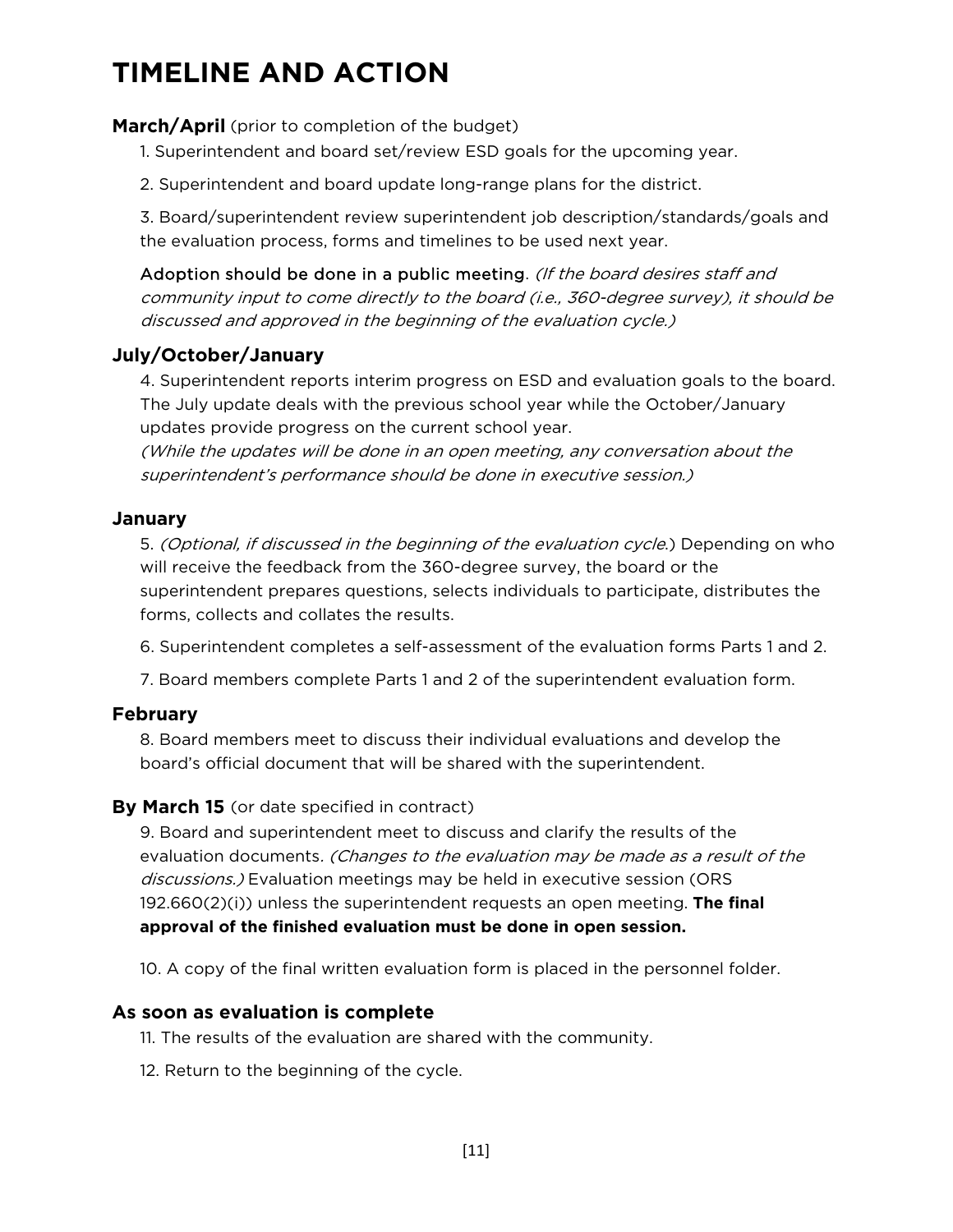### **ESD SUPERINTENDENT EVALUATION FORMS**

Part 1: Performance Standards

#### **Instructions**

1. Attached are the forms to be completed by each board member rating each of the seven performance standards. A separate page is provided for each performance standard. Each board member should rate all seven of the performance standards.

2. Each performance standard has performance indicators listed below it. These performance indicators suggest objective measures to consider; do not rate each performance indicator separately. Only rate the overall performance standard.

3. Your comments in support of your rating will be helpful during the board discussion for preparation of a summary evaluation form.

4. Each board member's forms should be used as his or her own notes for the board's executive session discussion.

5. The board will meet in executive session to discuss the results and prepare a final summary evaluation form representing the consensus of the board.

6. The superintendent will be presented with the final summary report from the full board, not the individual board members' evaluation forms. **It is important that the board speak with one voice in evaluating the superintendent.**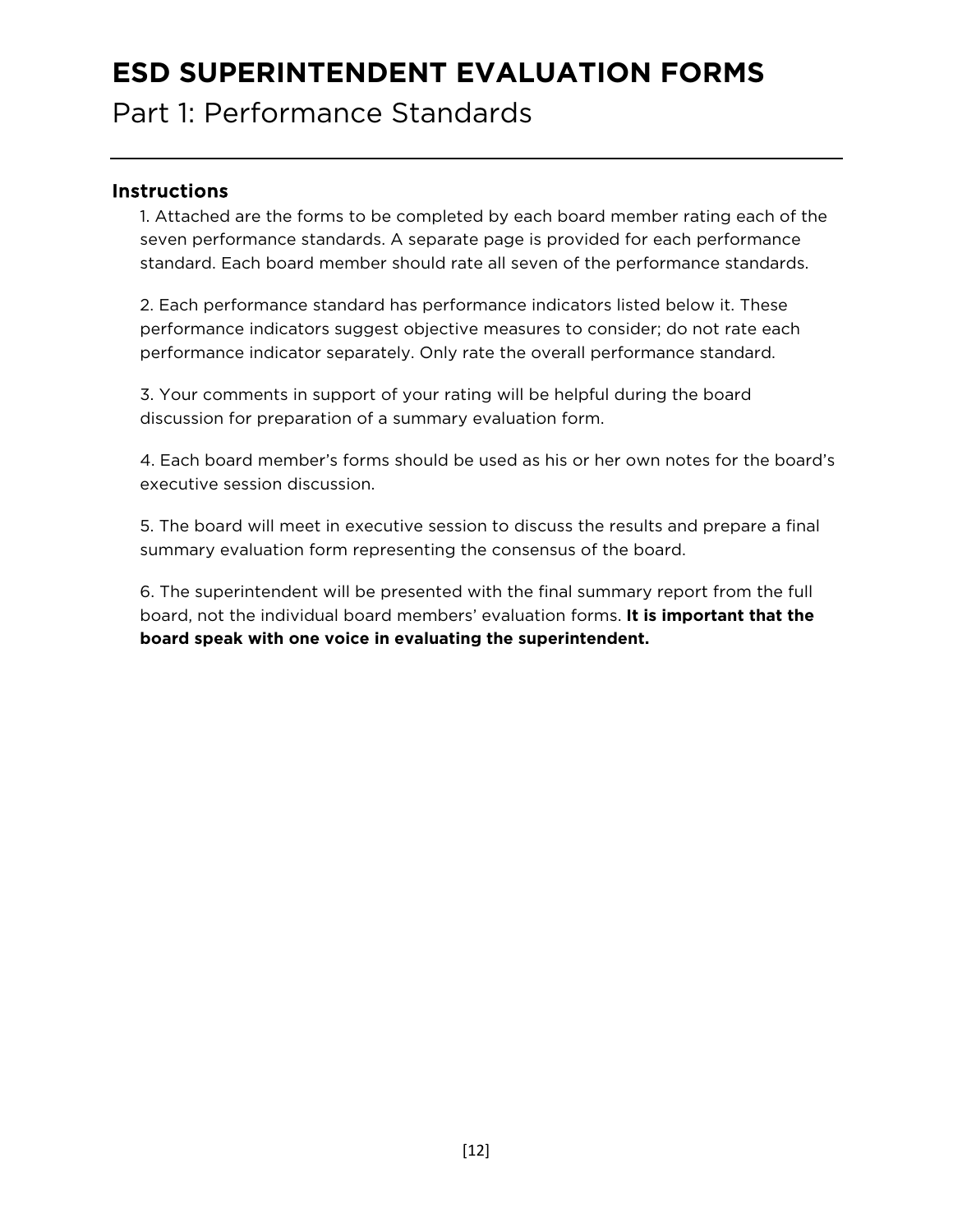# **Standard 1: VISIONARY LEADERSHIP**

The superintendent is an educational leader who integrates principles of cultural competency and equitable practice and promotes the success of every student by facilitating the development, articulation, implementation and stewardship of a vision of learning that is shared and supported by all.

#### Performance Indicators:

- 1.1 Collaboratively develops and implements a shared vision and mission;
- 1.2 Collects and uses data to identify goals, assess organizational effectiveness | and promote organizational learning;
- 1.3 Creates and implements plans to achieve goals;
- 1.4 Promotes continuous and sustainable improvement;
- 1.5 Monitors and evaluates progress and revises plans.

| Ineffective        | Developing       | <b>Effective</b>          | Accomplished                      |
|--------------------|------------------|---------------------------|-----------------------------------|
| Little or no       | References the   | Articulates the vision of | Articulates a clear and coherent  |
| evidence exists of | organizational   | the organization in       | vision for the organization       |
| an organizational  | vision and is    | writing and speech.       | through words and actions.        |
| vision             | beginning to     |                           |                                   |
| implemented in     | develop a plan   | Works to create           | Exhibits the disposition of a     |
| the work of the    | for aligning     | alignment within actions, | learner, practices and applies    |
| ESD programs.      | resources,       | staffing and resources    | new learning to further the       |
|                    | actions and      | designed to enroll all    | mission of the organization.      |
| Actions, staffing  | staffing to that | stakeholders in the       |                                   |
| and resources      | vision.          | vision.                   | Leadership actions, staffing and  |
| have little        |                  |                           | resources are clearly aligned to  |
| connection to a    | Is engaged in    | Exhibits the disposition  | invest in the accomplishment of   |
| vision.            | learning and     | of a learner, practices   | the vision.                       |
|                    | occasionally     | and applies new learning  |                                   |
| It is difficult to | incorporates     | to further the mission of | The vision is lively and evident  |
| know what the      | innovative ideas | the organization.         | in the culture, focused on        |
| organization       | to support the   |                           | student learning and articulates  |
| stands for.        | vision.          | The organizational vision | the excellence that distinguishes |
|                    |                  | is focused on student     | student performances              |
|                    |                  | learning and service to   | throughout the organization.      |
|                    |                  | component districts.      |                                   |

|              | Summary Rating – Standard 1:<br>(check one) | Comments: |
|--------------|---------------------------------------------|-----------|
| $\mathbf{1}$ | <b>INEFFECTIVE</b>                          |           |
|              | 2 DEVELOPING                                |           |
|              | 3 EFFECTIVE                                 |           |
|              | 4 ACCOMPLISHED                              |           |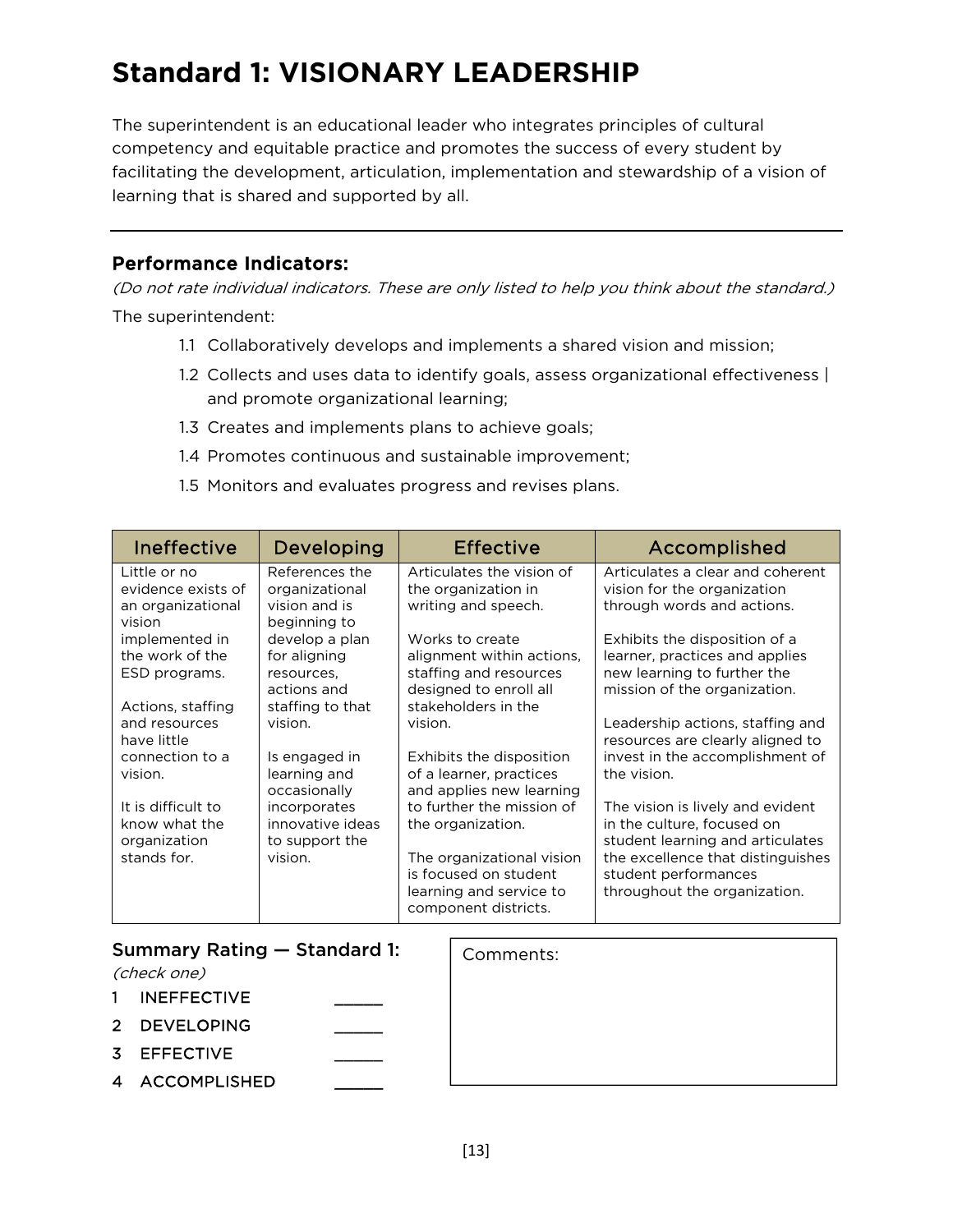# **Standard 2: POLICY AND GOVERNANCE**

The superintendent works with the board to identify, prioritize and follow policies and governance procedures that maximize the goal of ensuring a high-quality education for every student. The superintendent follows and enforces policies with fidelity and equity, promoting transparency, trust and organizational fairness. The superintendent values the importance of a healthy working relationship with the board and enlists the board's support for organizational goals.

#### Performance Indicators:

- 2.1 Understands and articulates the system of public school governance and differentiates between policy-making and administrative roles;
- 2.2 Establishes procedures for superintendent/board interpersonal and working relationships;
- 2.3 Understands and interprets the role of federal, state and regional governments, policies and politics and their relationships to local districts and schools;
- 2.4 Uses legal counsel in governance and procedures to avoid civil and criminal liabilities.

| Ineffective                                                                                      | Developing                                                                                                   | <b>Effective</b>                                                                         | Accomplished                                                                                             |
|--------------------------------------------------------------------------------------------------|--------------------------------------------------------------------------------------------------------------|------------------------------------------------------------------------------------------|----------------------------------------------------------------------------------------------------------|
| Not engaged in work<br>related to policies.                                                      | Engages minimally in<br>policy work.                                                                         | Fully engaged in policy<br>work.                                                         | Develops an<br>exemplary system of<br>policy consideration                                               |
| Does not enforce<br>organization policies.                                                       | Unevenly or inequitably<br>enforces policies.                                                                | Appropriately and<br>equitably enforces<br>policies.                                     | and revision.<br>The organization                                                                        |
| Behavior indicates a<br>lack of value in a<br>healthy working<br>relationship with the<br>board. | Occasionally<br>demonstrates behavior<br>indicating a value of a<br>healthy working<br>relationship with the | Demonstrates reasonable<br>value of a healthy<br>working relationship with<br>the board. | takes pride in the<br>equitable<br>enforcement of<br>organization policies.                              |
| Does not engage the<br>board in the work of<br>advancing<br>organizational goals.                | board.<br>Unevenly engages the<br>board in the work of<br>advancing<br>organizational goals.                 | Effectively engages the<br>board in the work of<br>advancing organizational<br>goals.    | Proactively and<br>effectively engages<br>the board in the work<br>of advancing<br>organizational goals. |

|    | Summary Rating – Standard 2:<br>(check one) | Comments: |
|----|---------------------------------------------|-----------|
| 1. | <b>INEFFECTIVE</b>                          |           |
|    | 2 DEVELOPING                                |           |
|    | 3 EFFECTIVE                                 |           |
|    | 4 ACCOMPLISHED                              |           |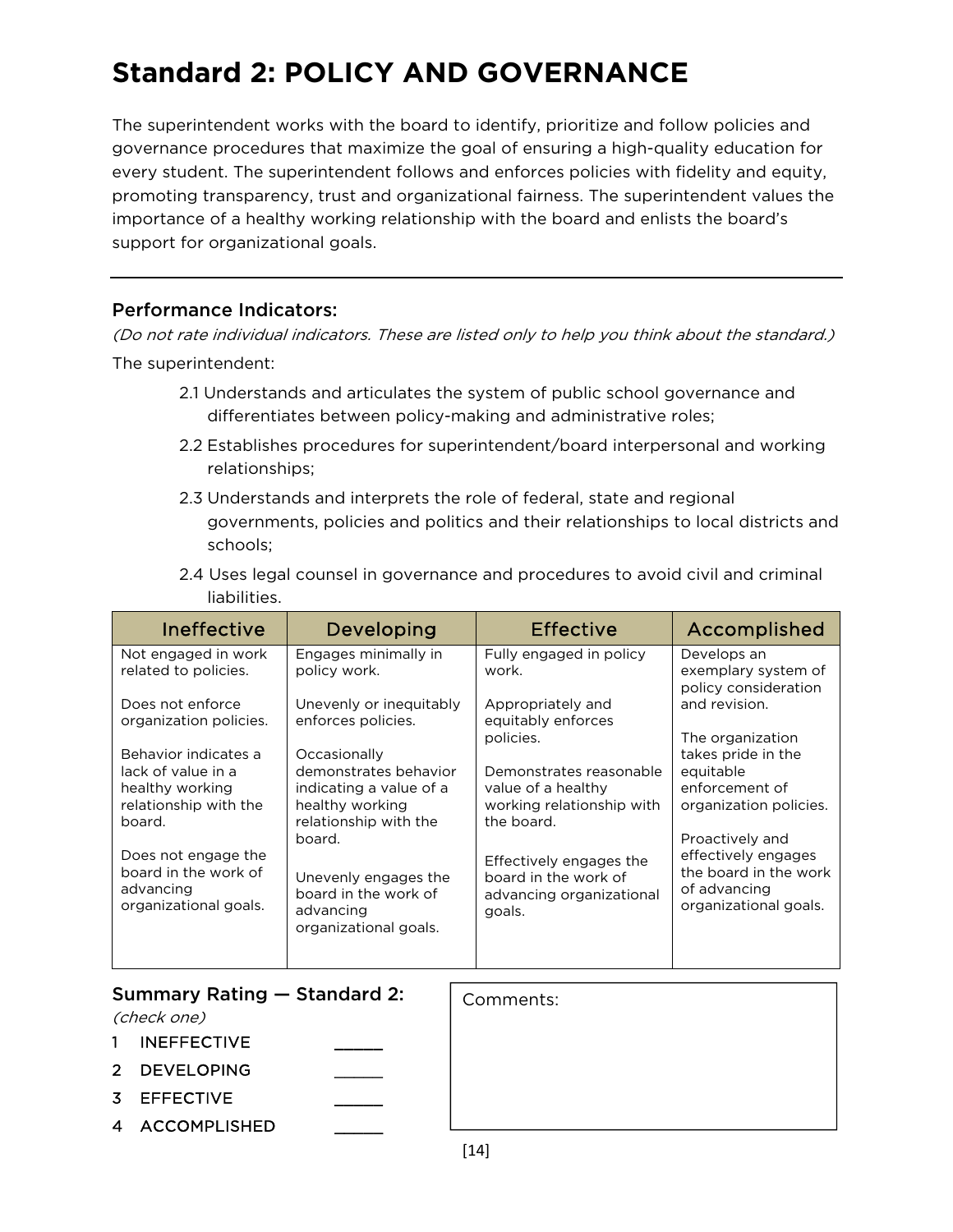### **Standard 3: COMMUNICATIONS AND COMMUNITY RELATIONS**

This standard emphasizes the skills necessary to establish effective two-way communications with districts, staff, other stakeholders and the community including, beneficial relationships with the media and legislators. It also stresses responding to community feedback and building community support for the agency among the constituent districts.

#### Performance Indicators:

- 3.1 Develops formal and informal techniques to gain external perceptions of the ESD;
- 3.2 Demonstrates effective communication skills (written, verbal and non-verbal contexts, formal and informal settings, large and small group and one-on-one environments);
- 3.3 Promotes involvement of all stakeholders to fully participate in the process of service provision;
- 3.4 Establishes effective relations with our component districts, business partners and stakeholders;
- 3.5 Understands the role of media in shaping and forming opinions as well as how to work with the media;
- 3.6 Effectively communicates the role of the ESD as a business serving component school districts.

| Ineffective                                                       | Developing                                                             | <b>Effective</b>                                 | Accomplished                                      |
|-------------------------------------------------------------------|------------------------------------------------------------------------|--------------------------------------------------|---------------------------------------------------|
| Ineffective in                                                    | Advocates for some                                                     | Keeps component                                  | Communicates key                                  |
| communication with                                                | component districts.                                                   | districts, staff,                                | information to all                                |
| component school                                                  | staff, students and                                                    | students and parents                             | stakeholders in an                                |
| districts, staff, parents<br>and students.                        | families.                                                              | informed on a regular<br>basis.                  | appropriate and timely<br>manner.                 |
|                                                                   | Stakeholders frequently                                                |                                                  |                                                   |
| Component districts, staff<br>and students feel                   | feel out of the loop.                                                  | Communication with<br>individuals and            | Alert to potential issues:<br>predicts and shares |
| undermined by the lack<br>of leadership in the                    | Many staff members do<br>not feel positive about                       | groups is clear and<br>effective.                | possibilities with ESD<br>board in advance.       |
| school.                                                           | organizational                                                         |                                                  |                                                   |
|                                                                   | leadership.                                                            | Most staff and                                   | Constituent groups report                         |
| Not aware of the                                                  |                                                                        | students identify                                | a positive relationship with                      |
| undercurrents with staff<br>or the organizational<br>environment. | Staff and students do<br>not feel stimulated to do<br>their best work. | positively with<br>organizational<br>leadership. | organizational leadership.                        |

| Summary Rating – Standard 3:<br>(check one)               | Comments: |
|-----------------------------------------------------------|-----------|
| <b>INEFFECTIVE</b><br><b>DEVELOPING</b><br>$\overline{2}$ |           |
| <b>FFFECTIVE</b><br>3.<br>ACCOMPLISHED<br>$\mathbf 4$     |           |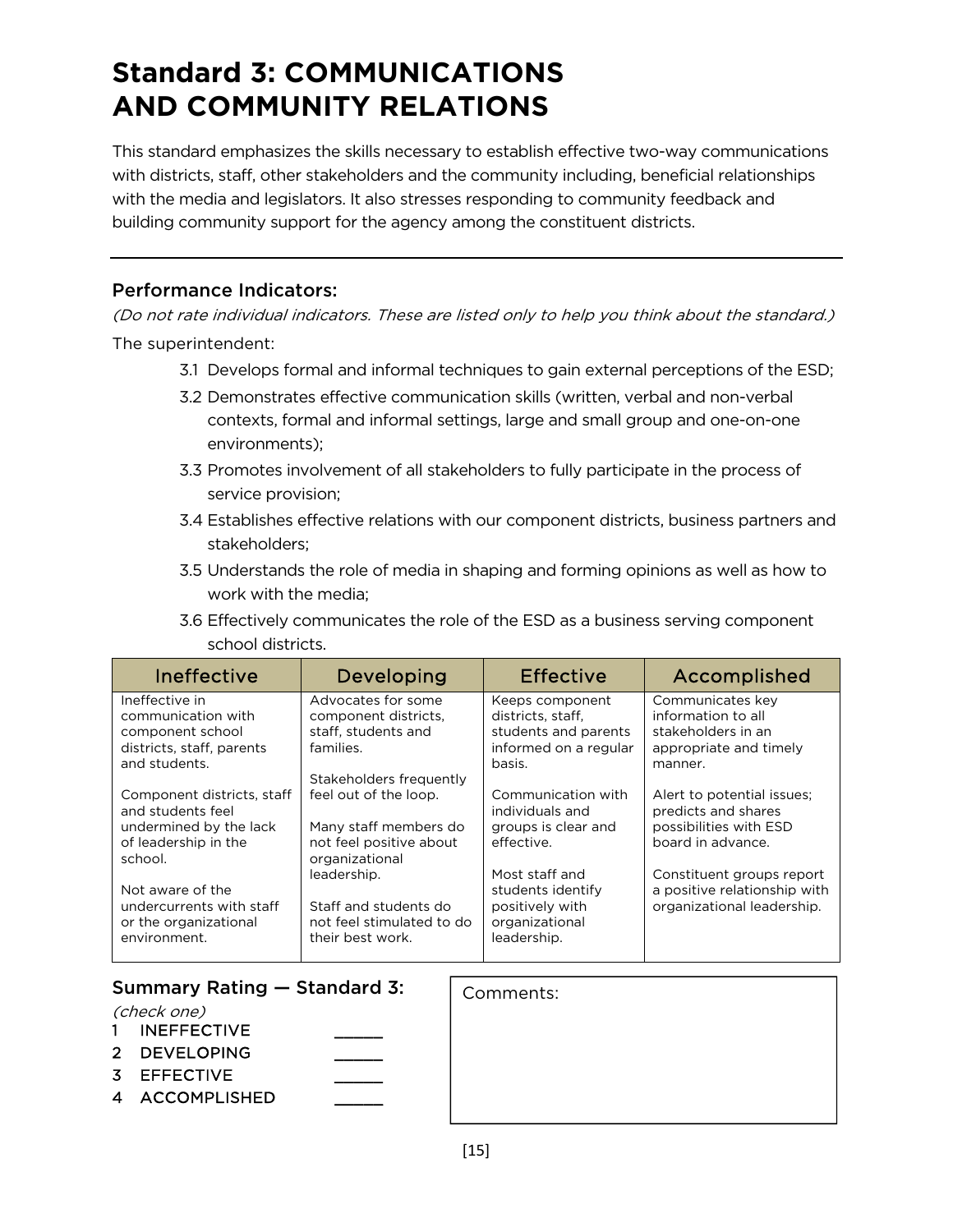# **Standard 4: EFFECTIVE MANAGEMENT**

The superintendent integrates principles of cultural competency and equitable practice and promotes the success of every student by ensuring management of the organization, operation and resources for a safe, efficient and effective learning environment.

#### Performance Indicators:

- 4.1 Monitors and evaluates the management of operational systems;
- 4.2 Obtains, allocates, aligns and efficiently uses human, fiscal and technological resources;
- 4.3 Promotes and protects the welfare and safety of students and staff;
- 4.4 Develops the capacity for adaptive leadership;
- 4.5 Ensures teacher and organizational time is focused to support quality instruction/student learning.

| Ineffective                                                                                                                                                                                                                                                                                                                        | Developing                                                                                                                                                                                                                                                                                                                   | <b>Effective</b>                                                                                                                                                                                                                                                                   | Accomplished                                                                                                                                                                                                                                                                                                                                                                                                                                                                                                    |
|------------------------------------------------------------------------------------------------------------------------------------------------------------------------------------------------------------------------------------------------------------------------------------------------------------------------------------|------------------------------------------------------------------------------------------------------------------------------------------------------------------------------------------------------------------------------------------------------------------------------------------------------------------------------|------------------------------------------------------------------------------------------------------------------------------------------------------------------------------------------------------------------------------------------------------------------------------------|-----------------------------------------------------------------------------------------------------------------------------------------------------------------------------------------------------------------------------------------------------------------------------------------------------------------------------------------------------------------------------------------------------------------------------------------------------------------------------------------------------------------|
| Management of the<br>organization's<br>operations is poor or<br>non-existent.<br>The organization is<br>disorderly,<br>disorganized and<br>there is a feeling that<br>the agency is "out of<br>control."<br>Budget guidelines<br>are not adhered to<br>and/or the budget is<br>not related to a<br>vision for the<br>organization. | <b>Expectations for staff</b><br>and students are<br>inconsistent and not<br>well known.<br>The daily operating<br>procedures are<br>occasionally followed<br>but are frequently<br>changed.<br>The budget does not<br>support the<br>organization's<br>priorities and budget<br>category limits are<br>not always followed. | Establishes a clear<br>set of operating<br>procedures for<br>effective<br>operation of the<br>organization.<br>Students and staff<br>are held<br>accountable for<br>their performance<br>and conduct.<br>The annual<br>budget is adhered<br>to with only<br>approved<br>variances. | Establishes a clear set of<br>standard operating procedures<br>and routines that exemplify the<br>organization's vision and values<br>and maximize the opportunity<br>for each student's learning.<br>Students and staff can articulate<br>expectations and are inspired to<br>strive for excellence in conduct<br>and performance.<br>Students and staff hold each<br>other accountable for high-<br>quality performance.<br>Develops and manages a<br>budget that maximizes the<br>learning goals of the ESD. |
| Summary Rating - Standard 4:<br>(check one)                                                                                                                                                                                                                                                                                        |                                                                                                                                                                                                                                                                                                                              | Comments:                                                                                                                                                                                                                                                                          |                                                                                                                                                                                                                                                                                                                                                                                                                                                                                                                 |
| <b>INEFFECTIVE</b><br>1                                                                                                                                                                                                                                                                                                            |                                                                                                                                                                                                                                                                                                                              |                                                                                                                                                                                                                                                                                    |                                                                                                                                                                                                                                                                                                                                                                                                                                                                                                                 |
| 2<br><b>DEVELOPING</b>                                                                                                                                                                                                                                                                                                             |                                                                                                                                                                                                                                                                                                                              |                                                                                                                                                                                                                                                                                    |                                                                                                                                                                                                                                                                                                                                                                                                                                                                                                                 |
| <b>EFFECTIVE</b><br>3                                                                                                                                                                                                                                                                                                              |                                                                                                                                                                                                                                                                                                                              |                                                                                                                                                                                                                                                                                    |                                                                                                                                                                                                                                                                                                                                                                                                                                                                                                                 |
| <b>ACCOMPLISHED</b><br>4                                                                                                                                                                                                                                                                                                           |                                                                                                                                                                                                                                                                                                                              |                                                                                                                                                                                                                                                                                    |                                                                                                                                                                                                                                                                                                                                                                                                                                                                                                                 |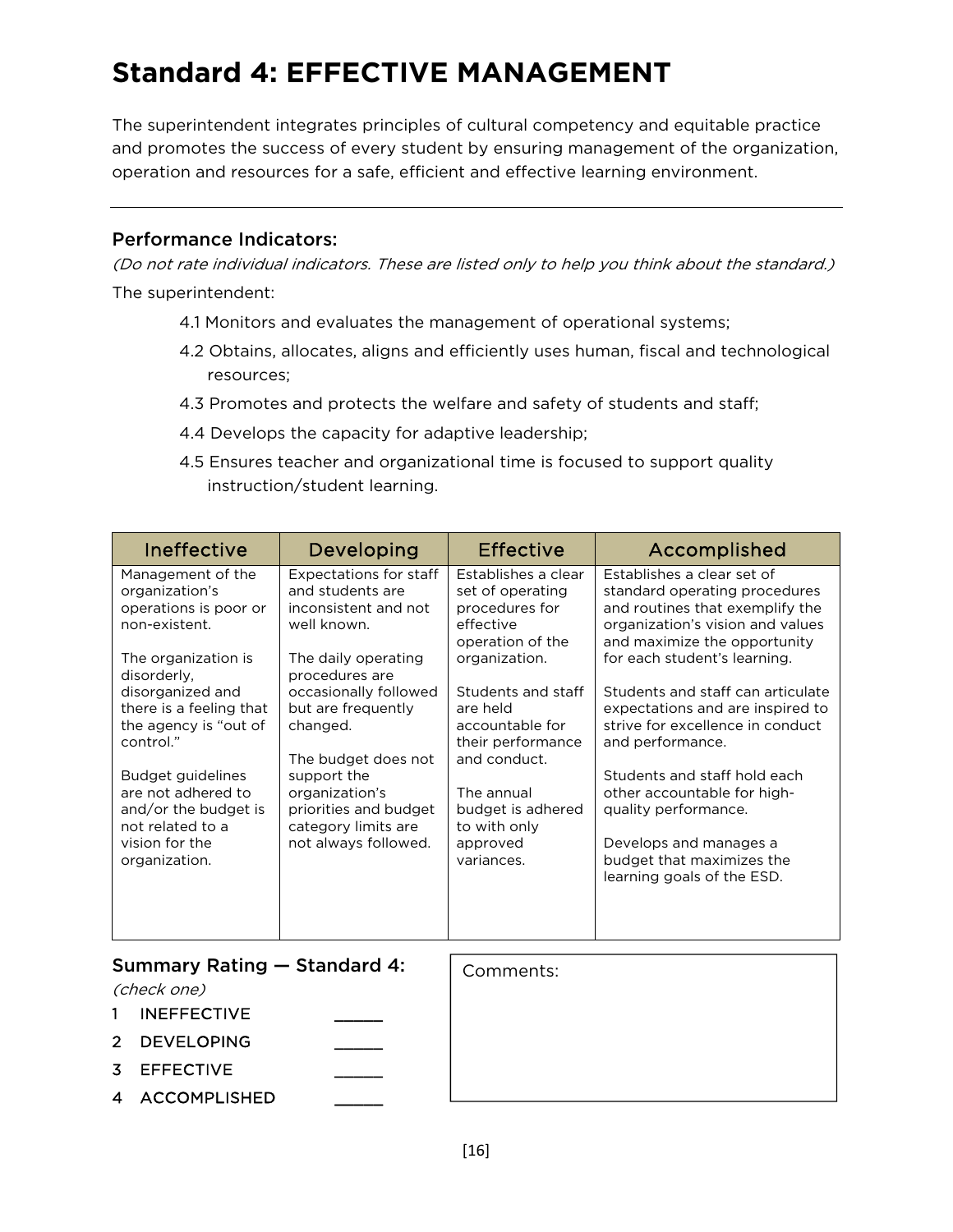# **Standard 5: RESOURCE MANAGEMENT**

The superintendent effectively organizes and manages operational aspects of the organization including finance, human resources, food services, transportation, maintenance and facilities so that students can attend and learn in quality environments staffed by quality professionals.

#### Performance Indicators:

- 5.1 Demonstrates use of system and staff evaluation data for personnel policies, decision-making, promotion of career growth and professional development;
- 5.2 Identifies and applies appropriate polices, criteria and processes for the recruitment, selection, induction, compensation and separation of personnel with attention to issues of equity and diversity;
- 5.3 Makes sound fiscal decisions, in line with the organization's strategic goals, and establishes clear and transparent systems of fiscal control and accountability.

| Ineffective                                                                                                                                                                                                                                                                          | Developing                                                                                                                                                                                                                                                               | <b>Effective</b>                                                                                                                                                                                                                                                      | Accomplished                                                                                                                                                                                                                                                      |
|--------------------------------------------------------------------------------------------------------------------------------------------------------------------------------------------------------------------------------------------------------------------------------------|--------------------------------------------------------------------------------------------------------------------------------------------------------------------------------------------------------------------------------------------------------------------------|-----------------------------------------------------------------------------------------------------------------------------------------------------------------------------------------------------------------------------------------------------------------------|-------------------------------------------------------------------------------------------------------------------------------------------------------------------------------------------------------------------------------------------------------------------|
| Does not effectively<br>manage or appropriately<br>staff operational aspects of<br>the organization, resulting<br>in inferior quality and/or<br>unsafe services for staff<br>and students.<br>Irresponsibly and<br>imprudently manages the<br>fiscal aspects of the<br>organization. | Unevenly manages<br>and staffs the<br>operational aspects of<br>the organization,<br>resulting in situations<br>where inferior quality<br>learning environments<br>and/or unsafe<br>situations arise for<br>staff and students.<br>Makes avoidable<br>errors in fiscally | Puts in place systems<br>and staff so that<br>environments are<br>conducive to learning<br>and are consistently<br>safe.<br>Makes sound fiscal<br>decisions in line with<br>the organization's<br>strategic goals and<br>establishes clear and<br>transparent systems | Puts in place systems<br>that create<br>environments that<br>inspire learning and<br>that are highly reliably<br>safe.<br>Makes quality fiscal<br>decisions in line with<br>the organization's<br>strategic goals that<br>are innovative and<br>forward thinking. |
|                                                                                                                                                                                                                                                                                      | managing the<br>organization and the<br>organization has<br>inconsistent fiscal<br>lines of control and<br>accountability.                                                                                                                                               | of fiscal control and<br>accountability.                                                                                                                                                                                                                              | Clear and transparent<br>systems of financial<br>control and<br>accountability are<br>universally followed.                                                                                                                                                       |

|              | Summary Rating - Standard 5:<br>(check one) | Comments: |
|--------------|---------------------------------------------|-----------|
| $\mathbf{1}$ | <b>INEFFECTIVE</b>                          |           |
|              | 2 DEVELOPING                                |           |
|              | 3 EFFECTIVE                                 |           |
|              | 4 ACCOMPLISHED                              |           |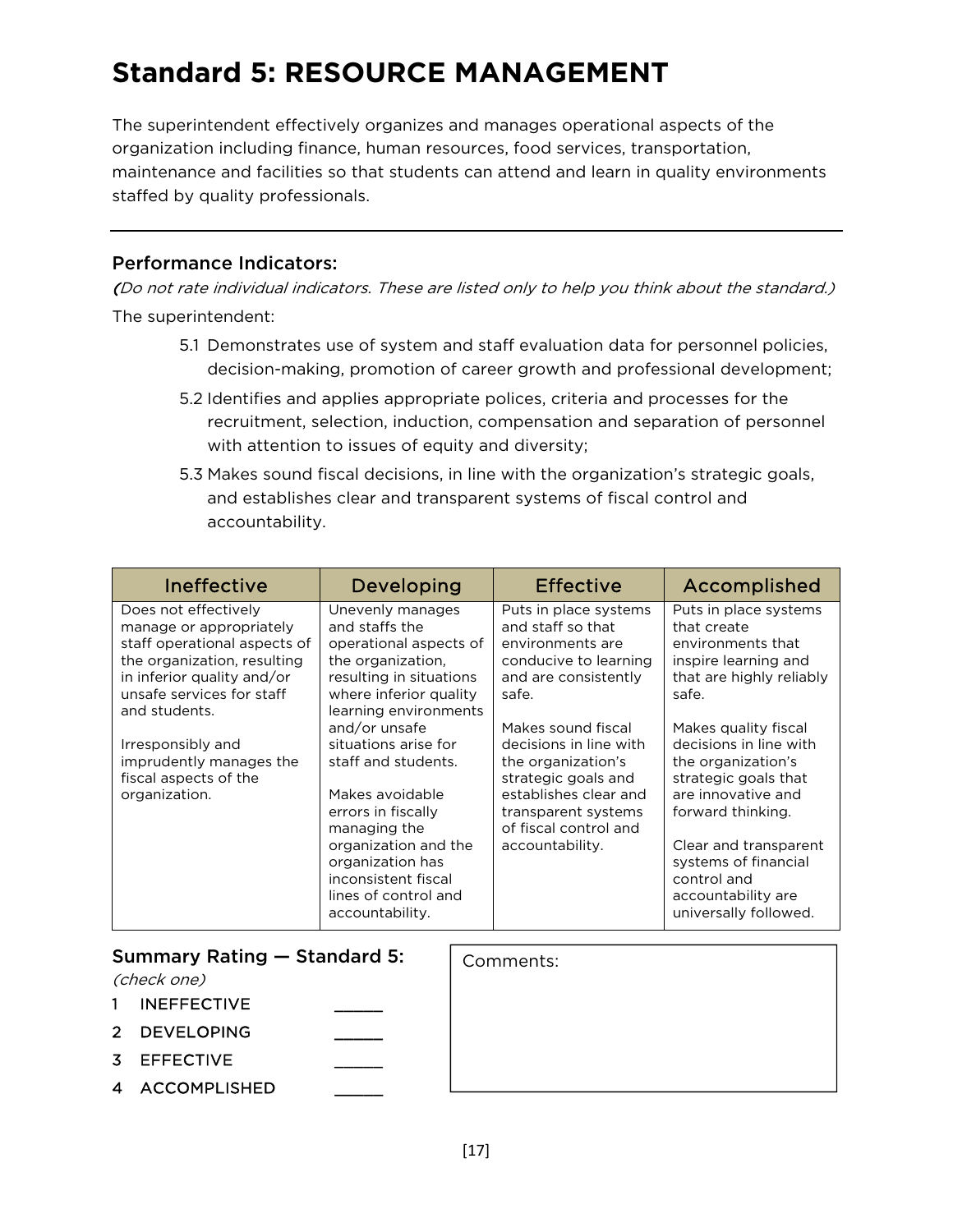# **Standard 6: LABOR RELATIONS**

This performance standard requires the superintendent to provide technical advice to the board during labor negotiations, and/or to keep the board apprised of negotiation status, to understand and effectively administer negotiated labor contracts and to keep abreast of legislative changes affecting the collective bargaining process.

#### Performance Indicators:

(Do not rate individual indicators. These are listed only to help you think about the standard.) The superintendent:

- 6.1 Develops bargaining strategies based upon collective bargaining laws and processes;
- 6.2 Identifies contract language issues and proposes modifications;
- 6.3 Participates in the collective bargaining processes as appropriate;
- 6.4 Establishes productive relationships with bargaining groups while managing contracts effectively.

| <b>Ineffective</b>                                                                | Developing                                                                                                            | <b>Effective</b>                                                            | Accomplished                                                                                                               |
|-----------------------------------------------------------------------------------|-----------------------------------------------------------------------------------------------------------------------|-----------------------------------------------------------------------------|----------------------------------------------------------------------------------------------------------------------------|
| Is antagonistic toward<br>union leadership; doesn't<br>work to improve relations. | Accepts that<br>collective bargaining<br>is a necessary and<br>difficult process.<br>Works to make the<br>best of it. | Is proactive in sharing<br>information and<br>purposely avoids<br>conflict. | Actively seeks to improve<br>the bargaining experience<br>through mutual training,<br>trust and sharing of<br>information. |

Comments:

#### Summary Rating — Standard 6:

(check one)

- 1 INEFFECTIVE
- 2 DEVELOPING
- 3 EFFECTIVE
- 4 ACCOMPLISHED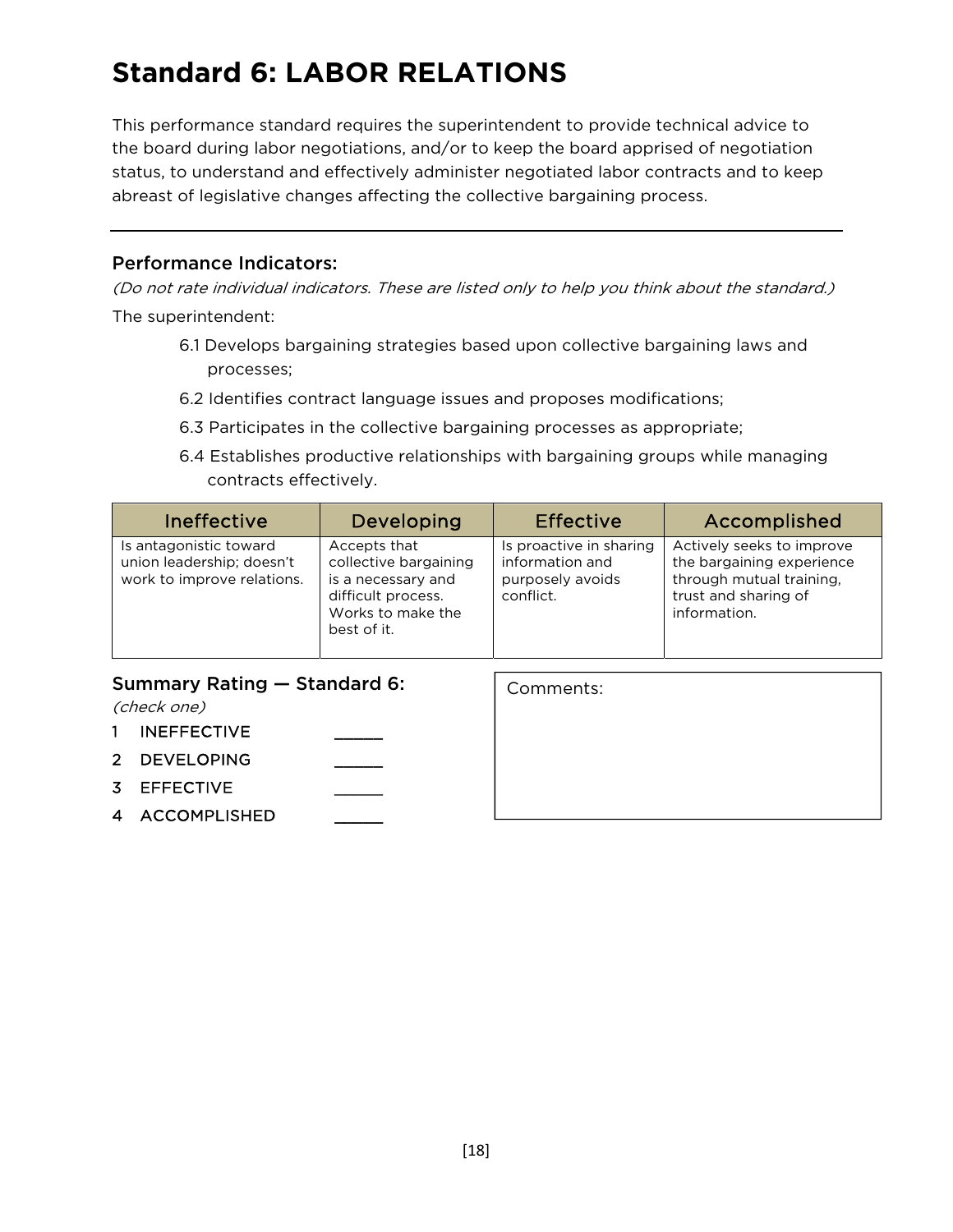# **Standard 7: ETHICAL LEADERSHIP**

The superintendent integrates principles of cultural competency and equitable practice and promotes the success of every student by acting with integrity, fairness and in an ethical manner.

#### Performance Indicators:

- 7.1 Ensures a system of accountability for every student's academic and social success;
- 7.2 Models principles of self-awareness, reflective practice, transparency and ethical behavior;
- 7.3 Safeguards the values of democracy, equity and diversity;
- 7.4 Promotes social justice and ensures that individual student needs inform all aspects of schooling.

| Ineffective                                                                                                                                                                                                                                                                         | Developing                                                                                                                                                                                                                                    |                                                                                                                                                                                                                                                                                                                                                                                             | <b>Effective</b> | Accomplished                                                                                                                                                                                                                                                                                                                                                                                                                                                                                                                                                   |
|-------------------------------------------------------------------------------------------------------------------------------------------------------------------------------------------------------------------------------------------------------------------------------------|-----------------------------------------------------------------------------------------------------------------------------------------------------------------------------------------------------------------------------------------------|---------------------------------------------------------------------------------------------------------------------------------------------------------------------------------------------------------------------------------------------------------------------------------------------------------------------------------------------------------------------------------------------|------------------|----------------------------------------------------------------------------------------------------------------------------------------------------------------------------------------------------------------------------------------------------------------------------------------------------------------------------------------------------------------------------------------------------------------------------------------------------------------------------------------------------------------------------------------------------------------|
| Actions and<br>intention are not<br>always grounded in<br>shared<br>organizational<br>values.<br>Has demonstrated<br>inconsistent or<br>unethical behavior<br>and does not always<br>stand by his/her<br>word.<br>Is not self-aware<br>and does not reflect<br>on his/her practice. | Actions and<br>intentions are not<br>always clear and<br>transparent.<br>Fairness to<br>stakeholders is<br>frequently raised<br>as an issue.<br>Reflects on<br>practice but does<br>not always<br>implement<br>changes from<br>that learning. | Treats all stakeholders<br>fairly and shows<br>respect at all times.<br>Is grounded in shared<br>organizational values<br>for how to do the<br>work of leadership<br>and learning.<br>Acts to support all<br>stakeholders to raise<br>academic rigor while<br>simultaneously closing<br>opportunity gaps.<br>Demonstrates self-<br>awareness and uses<br>reflection to improve<br>practice. |                  | Operates with an ethic of<br>excellence and is grounded in<br>shared organizational values for<br>how to do the work of leadership<br>and learning.<br>Values are demonstrated each<br>day as all stakeholders<br>experience deep respect, as<br>complex decisions are made with<br>integrity, kindness, compassion<br>and courage.<br>Works for equity and social<br>justice by raising rigor for all and<br>simultaneously closing<br>opportunity gaps.<br>Demonstrates a high level of self-<br>awareness and regularly reflects<br>on practice to improve. |
| Summary Rating - Standard 7:<br>(check one)<br><b>INEFFECTIVE</b><br>1                                                                                                                                                                                                              |                                                                                                                                                                                                                                               |                                                                                                                                                                                                                                                                                                                                                                                             | Comments:        |                                                                                                                                                                                                                                                                                                                                                                                                                                                                                                                                                                |
| $\overline{2}$<br><b>DEVELOPING</b><br><b>EFFECTIVE</b><br>3<br><b>ACCOMPLISHED</b><br>4                                                                                                                                                                                            |                                                                                                                                                                                                                                               |                                                                                                                                                                                                                                                                                                                                                                                             |                  |                                                                                                                                                                                                                                                                                                                                                                                                                                                                                                                                                                |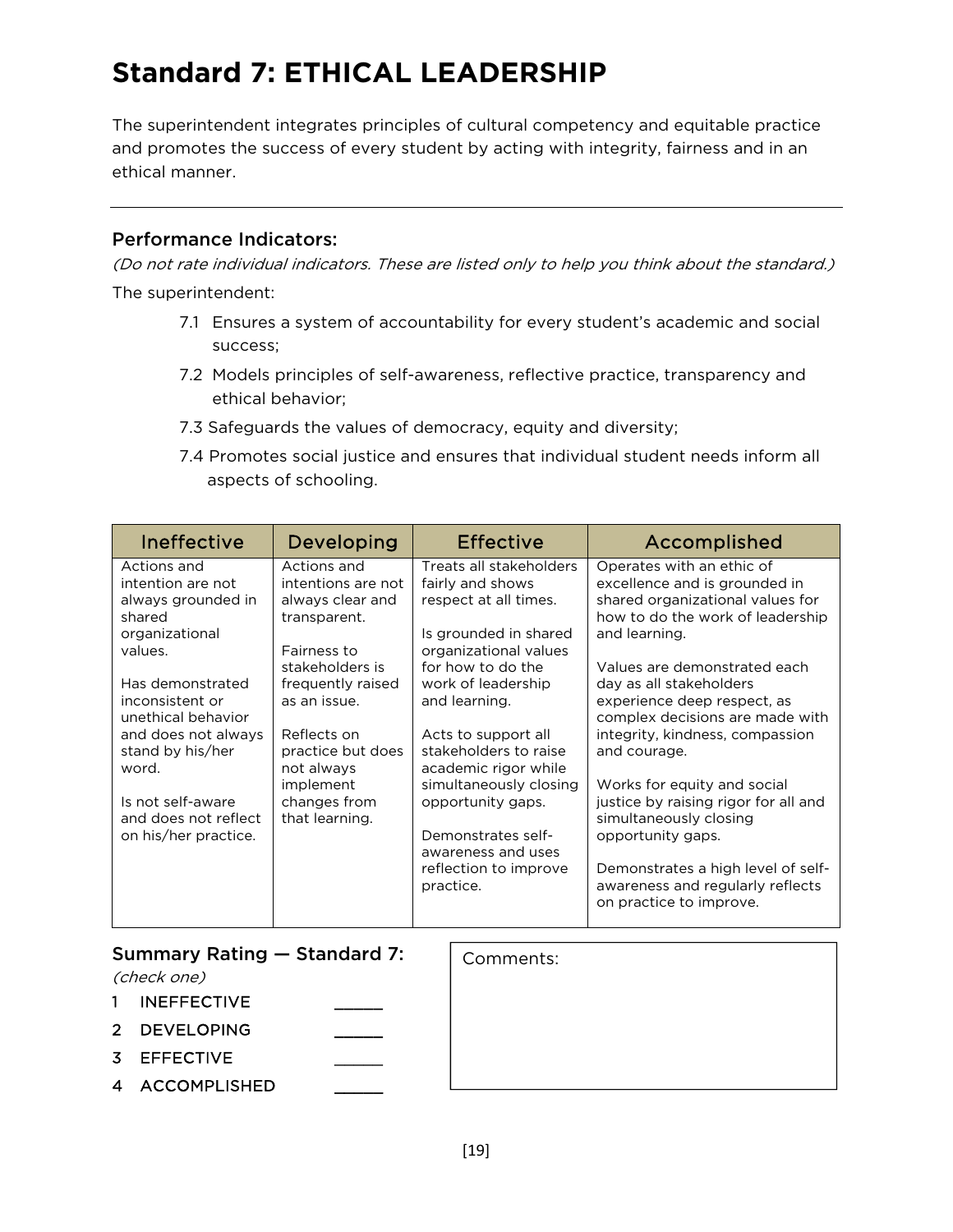# **ESD SUPERINTENDENT EVALUATION FORMS**

Part 2: Goals

#### **Instructions**

Part of the superintendent's job is to guide the ESD toward successful completion of goals as adopted by the board of directors and to report progress toward goal attainment on a regular, prescribed periodic basis.

- 1. Attached are forms to be completed by each board member rating the superintendent's performance in meeting the goals agreed to by the superintendent and the board at the beginning of the year. Each goal statement needs to be inserted into a separate form before the forms are distributed.
- 2. Each board member should rate the performance level for each goal.
- 3. Comments supporting the rating will be helpful during the board discussion for preparation of a summary evaluation form.
- 4. Board members should bring their forms to the executive session to use as their notes for discussion.
- 5. The board will meet in executive session to discuss the results and prepare a summary evaluation form representing the consensus of the board.
- 6. The superintendent will be presented with one final summary report from the full board, not the individual evaluations. **It is important that the board speak with one voice in evaluating the superintendent.**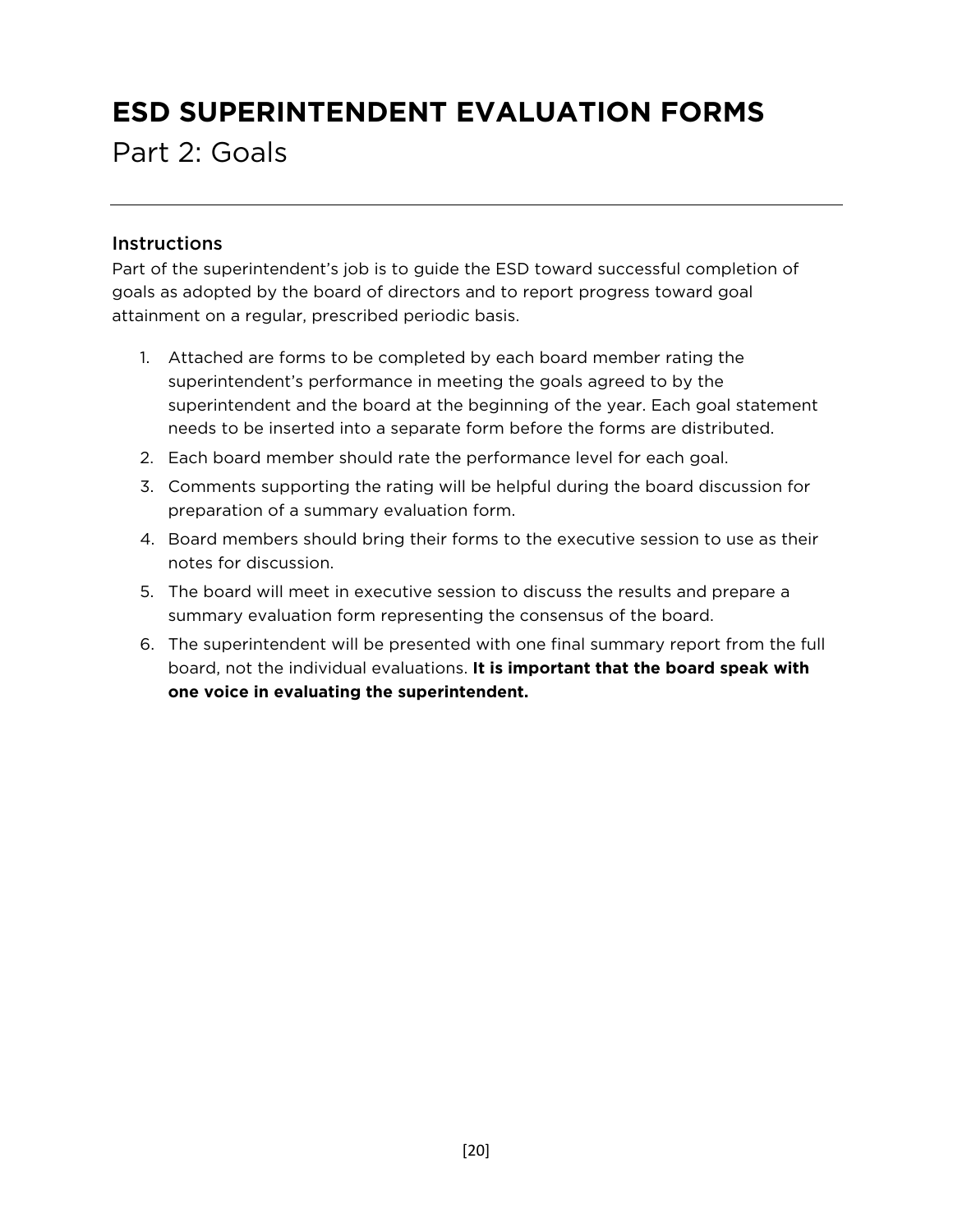#### **Goal Statement 1:**

The superintendent's performance:

Summary Rating - Goal 1: (check one)

- 1 INEFFECTIVE
- 2 DEVELOPING
- 3 EFFECTIVE \_\_\_\_\_\_\_\_\_
- 4 ACCOMPLISHED

Comments: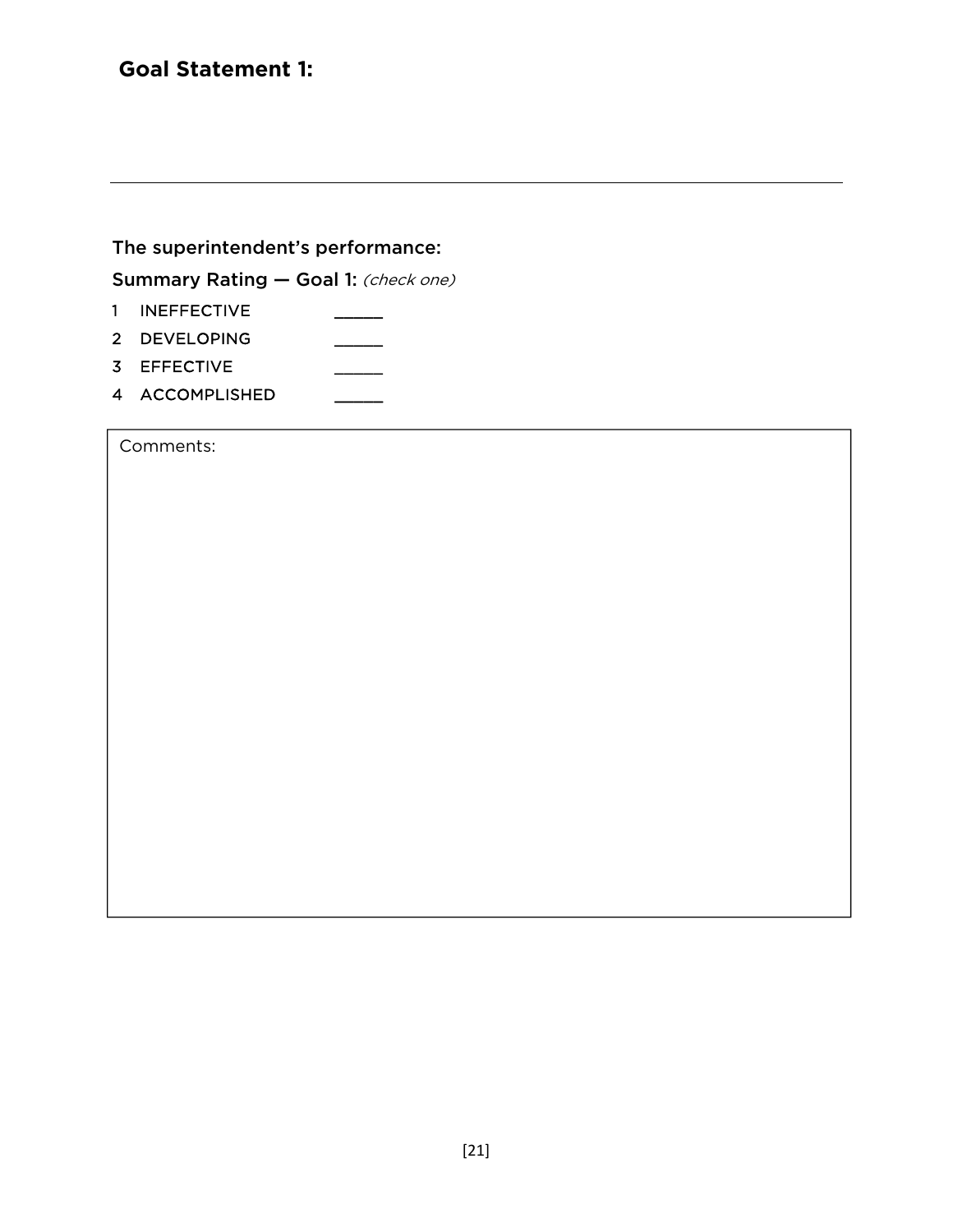#### **Goal Statement 2:**

The superintendent's performance:

Summary Rating - Goal 2: (check one)

- 1 INEFFECTIVE
- 2 DEVELOPING
- 3 EFFECTIVE \_\_\_\_\_\_\_\_\_
- 4 ACCOMPLISHED

Comments: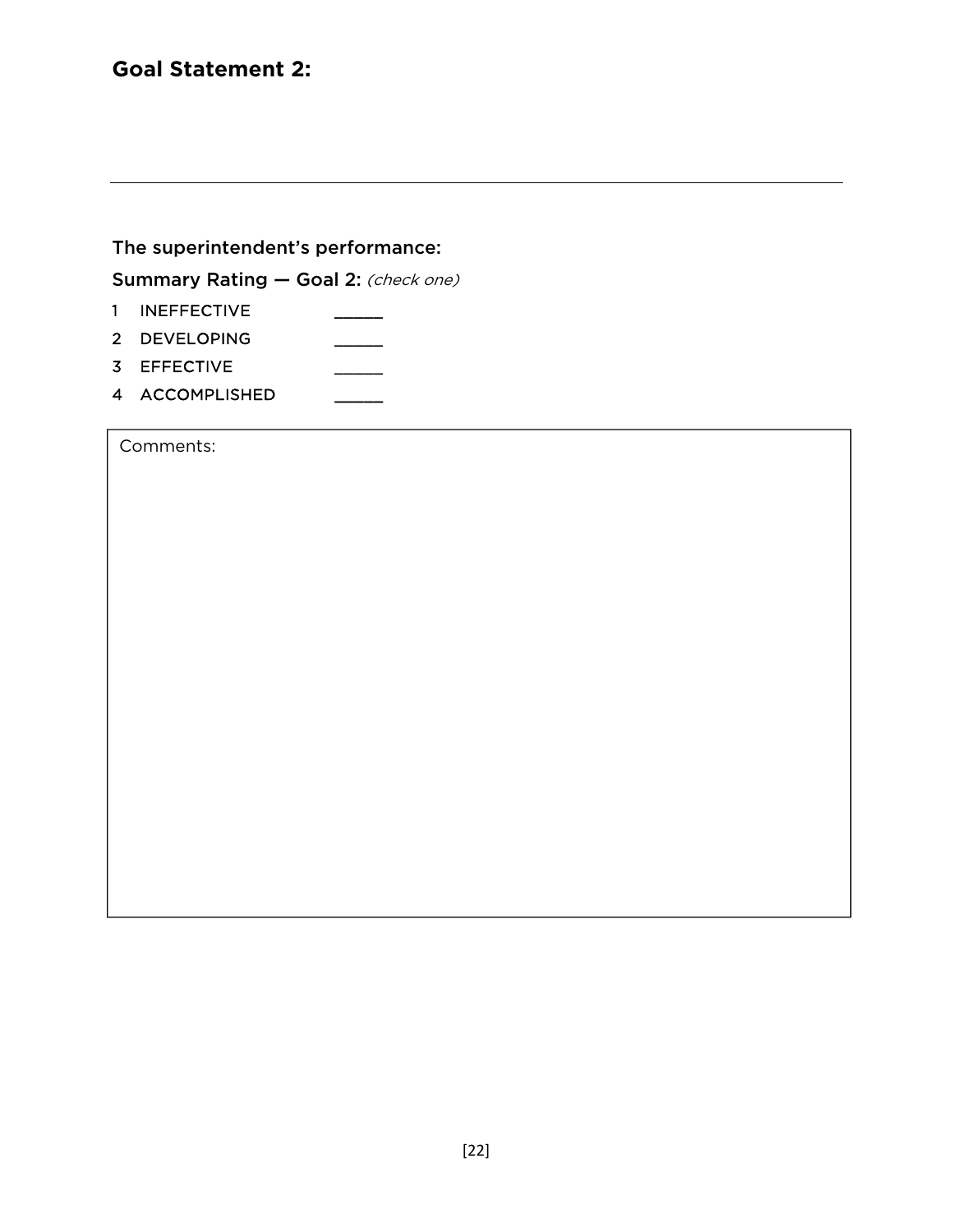#### **Goal Statement 3:**

The superintendent's performance:

Summary Rating - Goal 3: (check one)

- 1 INEFFECTIVE
- 2 DEVELOPING
- 3 EFFECTIVE \_\_\_\_\_\_\_\_\_
- 4 ACCOMPLISHED

Comments: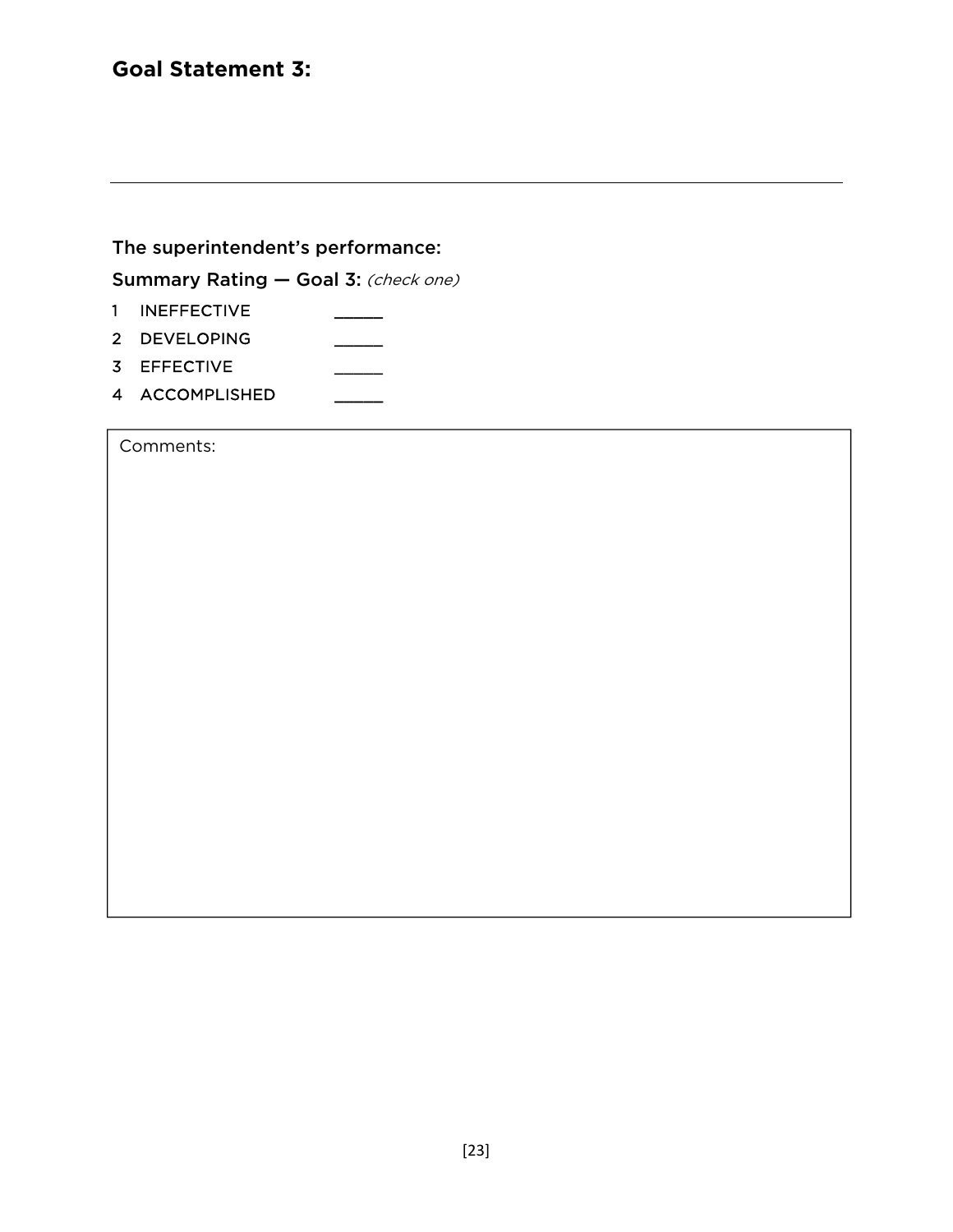### **BOARD RATINGS SUMMARY FORMS**

Part 1 & 2: Performance Standards and Goals

#### Instructions

This summary section is to be used to compile individual board member responses. The board members should meet in executive session to discuss their individual input and prepare composite results. Once board members have met and agreed on the ratings and comments to be presented to the superintendent, the same forms can be used as the final evaluation document for Part 1. It is important that board members reach consensus and speak with one voice for the final evaluation of the superintendent.

#### Sample Computation

|                                           | Board<br>Member | Board<br>Member<br>2 | Board<br>Member<br>3 | Board<br>Member<br>4 | Board<br>Member<br>5 | Average<br>Rating |
|-------------------------------------------|-----------------|----------------------|----------------------|----------------------|----------------------|-------------------|
| <b>Part 1 Standards</b>                   |                 |                      |                      |                      |                      |                   |
| Visionary Leadership                      | 3               | $\overline{4}$       | $\overline{4}$       | 3                    | $\overline{4}$       | 3.6               |
| Policy and Governance                     | $\overline{3}$  | $\overline{4}$       | 3                    | $\overline{3}$       | $\overline{4}$       | 3.4               |
| Communications and Community<br>Relations | $\overline{4}$  | $\overline{4}$       | $\overline{4}$       | $\overline{4}$       | $\overline{4}$       | 4.0               |
| <b>Effective Management</b>               | $\overline{4}$  | $\overline{3}$       | $\overline{4}$       | $\overline{3}$       | $\overline{4}$       | 3.6               |
| Resource Management                       | $\overline{4}$  | $\overline{4}$       | $\overline{4}$       | $\overline{4}$       | $\overline{4}$       | 4.0               |
| Labor Relations                           | $\overline{2}$  | $\overline{3}$       | 3                    | $\overline{3}$       | 3                    | 2.8               |
| <b>Ethical Leadership</b>                 | $\overline{3}$  | 3                    | $\overline{4}$       | 3                    | $\overline{4}$       | 3.4               |
| Part 2 Goals                              |                 |                      |                      |                      |                      |                   |
| Goal 1                                    | $\overline{3}$  | 3                    | 3                    | $\overline{4}$       | $\overline{4}$       | 3.4               |
| Goal 2                                    | 3               | 4                    | $\overline{4}$       | $\overline{3}$       | 4                    | 3.6               |
| Goal 3                                    | 4               | 4                    | $\overline{4}$       | $\overline{4}$       | 4                    | 4.0               |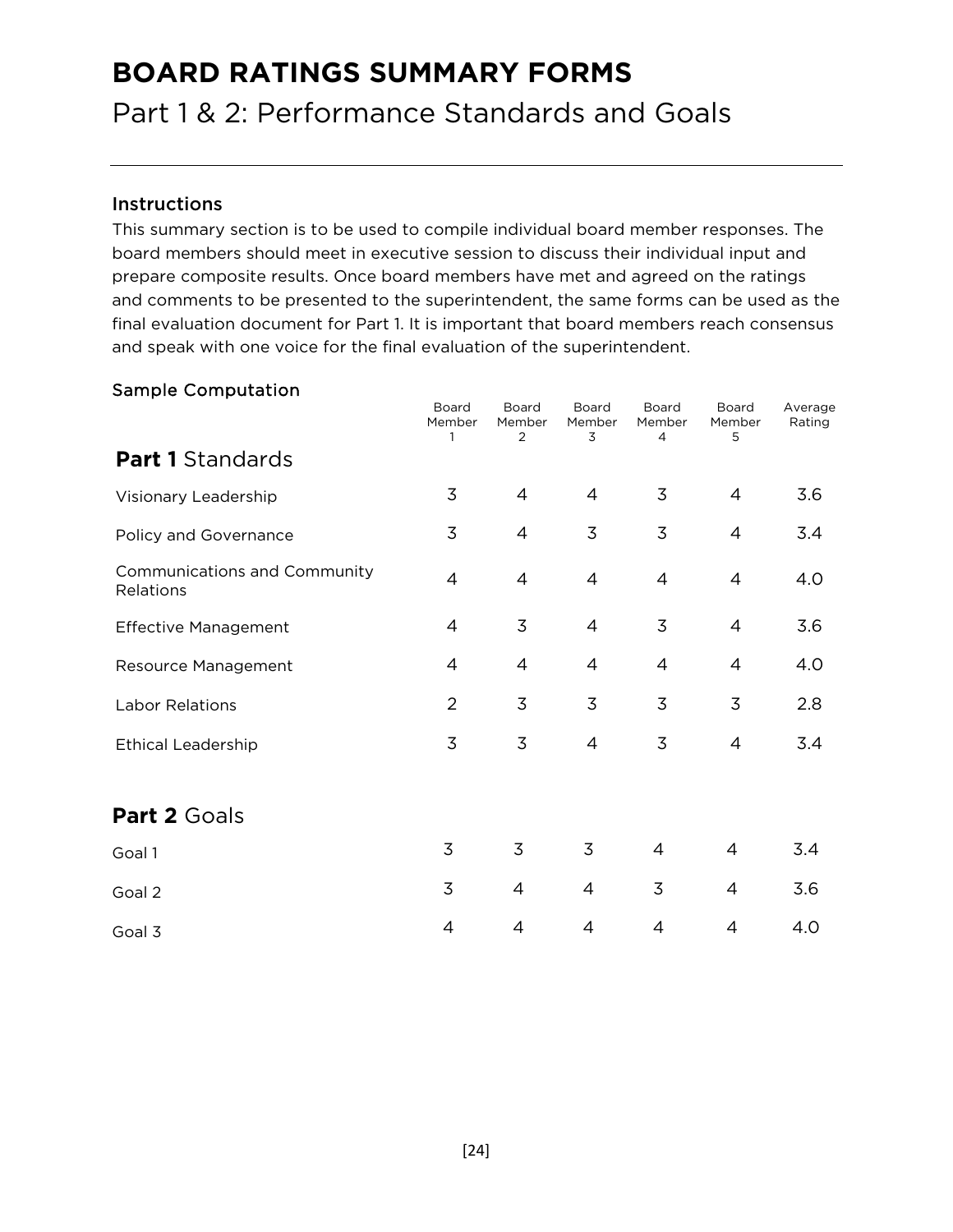### **Recommended grading:**

#### **SCORES BETWEEN: GRADE**

| $3.5 - 4.0$ | Accomplished |  |
|-------------|--------------|--|
| $2.5 - 3.4$ | Effective    |  |
| $1.5 - 2.4$ | Developing   |  |
| $0.0 - 1.4$ | Ineffective  |  |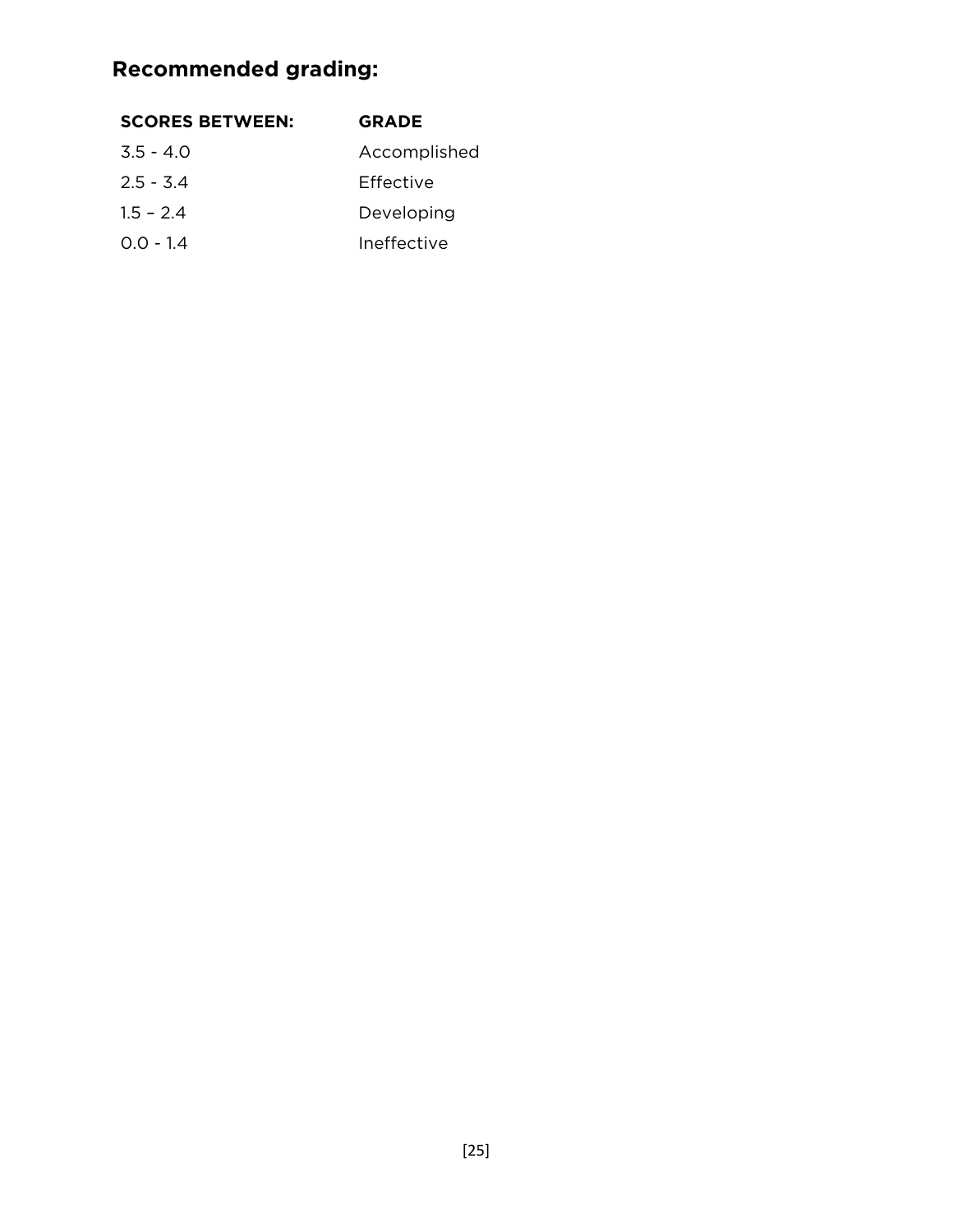### **EVALUATION FORMS**

Part 3: 360-Degree Evaluation

#### Instructions for Board and Superintendent

The 360-degree evaluation is a superintendent- or board-led part of the evaluation process that asks constituents for input leading to appropriate professional development and changes in interpersonal and administrative methods. The superintendent and/or board should design the questions and collate and summarize responses. The purpose of the 360-degree evaluation is to give the superintendent/board additional information to be considered in the evaluation process.

Suggested evaluators are: teachers, administrators, component district staff/ administrators, parents, support staff and other community members with whom the superintendent regularly interacts. Multiple evaluators reflect the collective wisdom of groups who work for or with the superintendent. The evaluation provides a variety of stakeholders an opportunity to voice their understanding of how the top educational leader is performing.

Use appropriate Standards and Goals for component districts, administration and staff.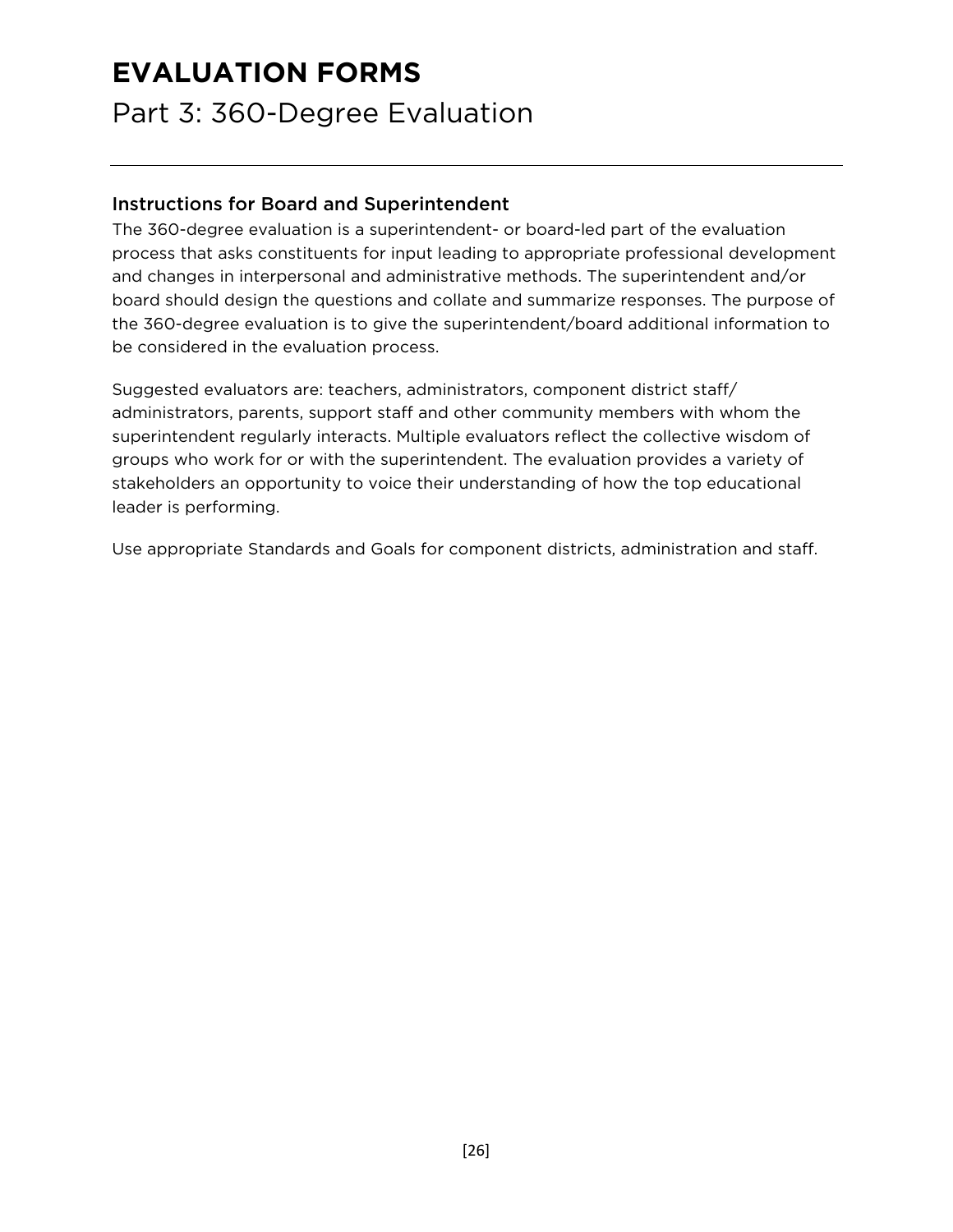### **STEPS FOR THE SUPERINTENDENT AND/OR BOARD:**

#### **Step 1:**

Identify the questions to be asked of evaluators or the goals/competencies to be evaluated.

Suggested questions:

- 1. Goal #\_\_ for the superintendent and agency is (fill in goal). How has the superintendent done in leading the organization toward reaching this goal?
- 2. What is working well with regard to the superintendent's role in our organization? Please list specific examples.
- 3. What areas offer room for improvement? Please list specific examples.
- 4. Has the superintendent effectively communicated with members of the organization and/or component districts this year?
- 5. Are stakeholder expectations of the superintendent being met?

#### **Step 2:**

Select the evaluation respondents. The evaluators should represent all constituent groups: Administrators, teachers, staff members, component school districts, parents and community members. The number of respondents should be high enough to give fair representation to all groups. Responses should be anonymous.

#### **Step 3:**

Distribute the 360-degree survey to the respondents with instructions and a date for return of the materials.

#### **Step 4:**

Analyze the data from the respondents and create the final report to be shared by the superintendent with the school board or from the board to the superintendent.

#### **Step 5:**

Develop an action plan to improve on successes and address concerns raised from the 360-degree survey responses.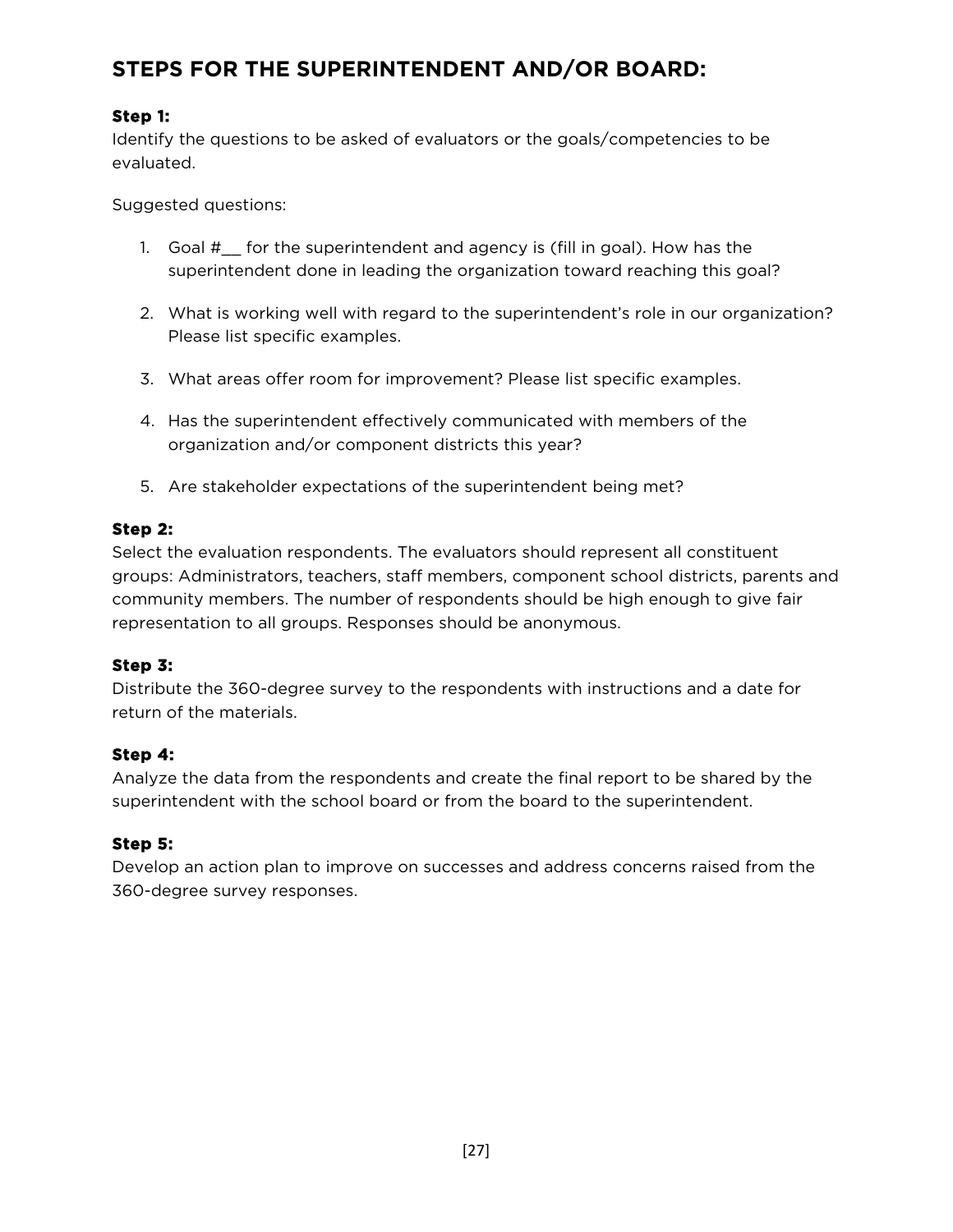### **EVALUATION FORMS**

### Part 3: 360-Degree Evaluation

You have been selected to participate in a "360-degree evaluation" of the superintendent of schools. This evaluation will be read and tabulated by the superintendent. It is intended to help the superintendent assess his or her own performance, strengths and weakness, and topics for professional development. The questions and participants in the evaluation were selected by the superintendent.

Please provide a rating AND an explanation of your rating, citing specific examples.

#### Question 1:

The superintendent's performance:

- 1 INEFFECTIVE
- 2 DEVELOPING
- 3 EFFECTIVE
- 4 ACCOMPLISHED

Explanation of your rating, examples: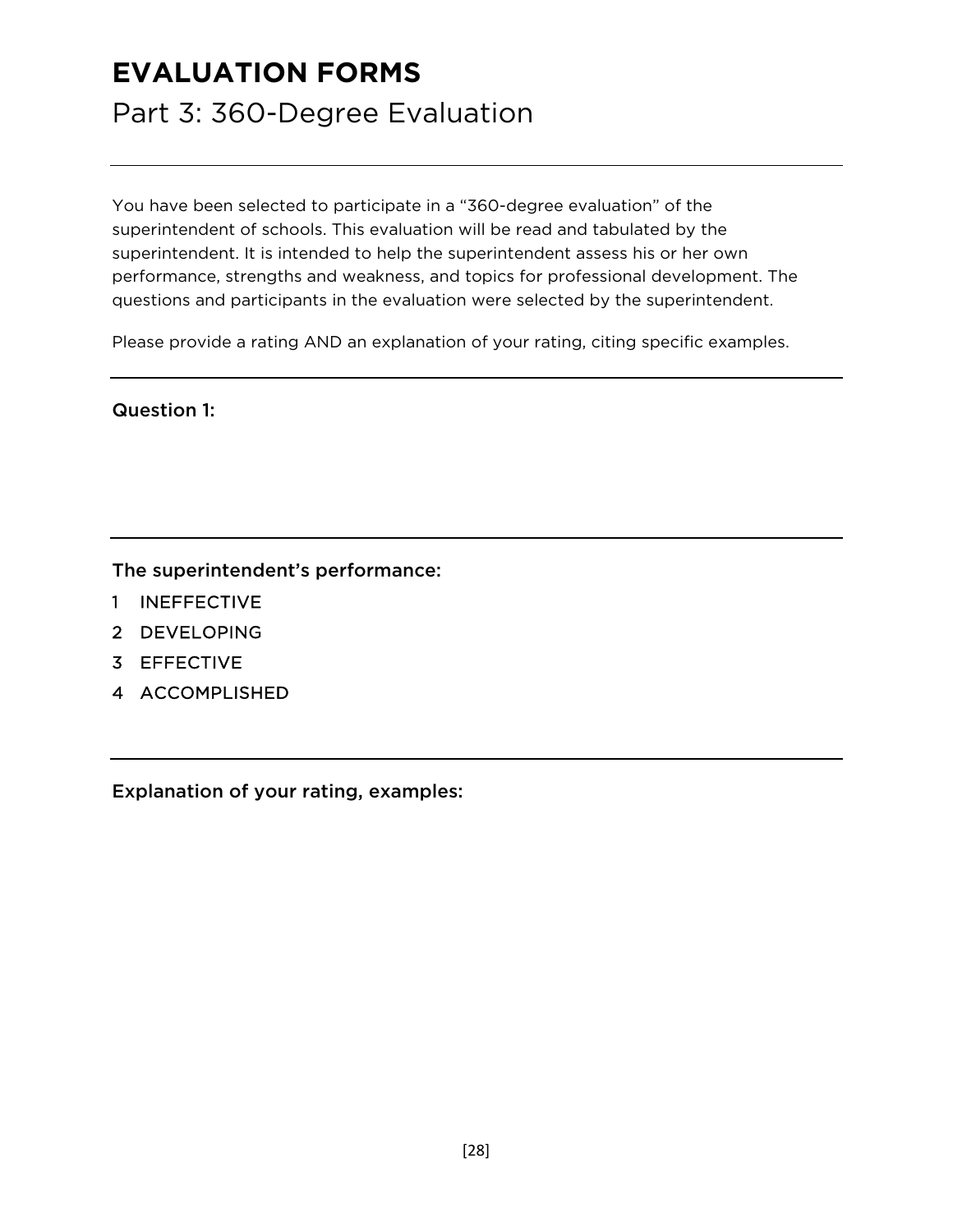# **EVALUATION FORMS** Part 3: 360-Degree Evaluation

Please provide a rating AND an explanation of your rating, citing specific examples.

Question 2:

The superintendent's performance:

- 1 INEFFECTIVE
- 2 DEVELOPING
- 3 EFFECTIVE
- 4 ACCOMPLISHED

Explanation of your rating, examples: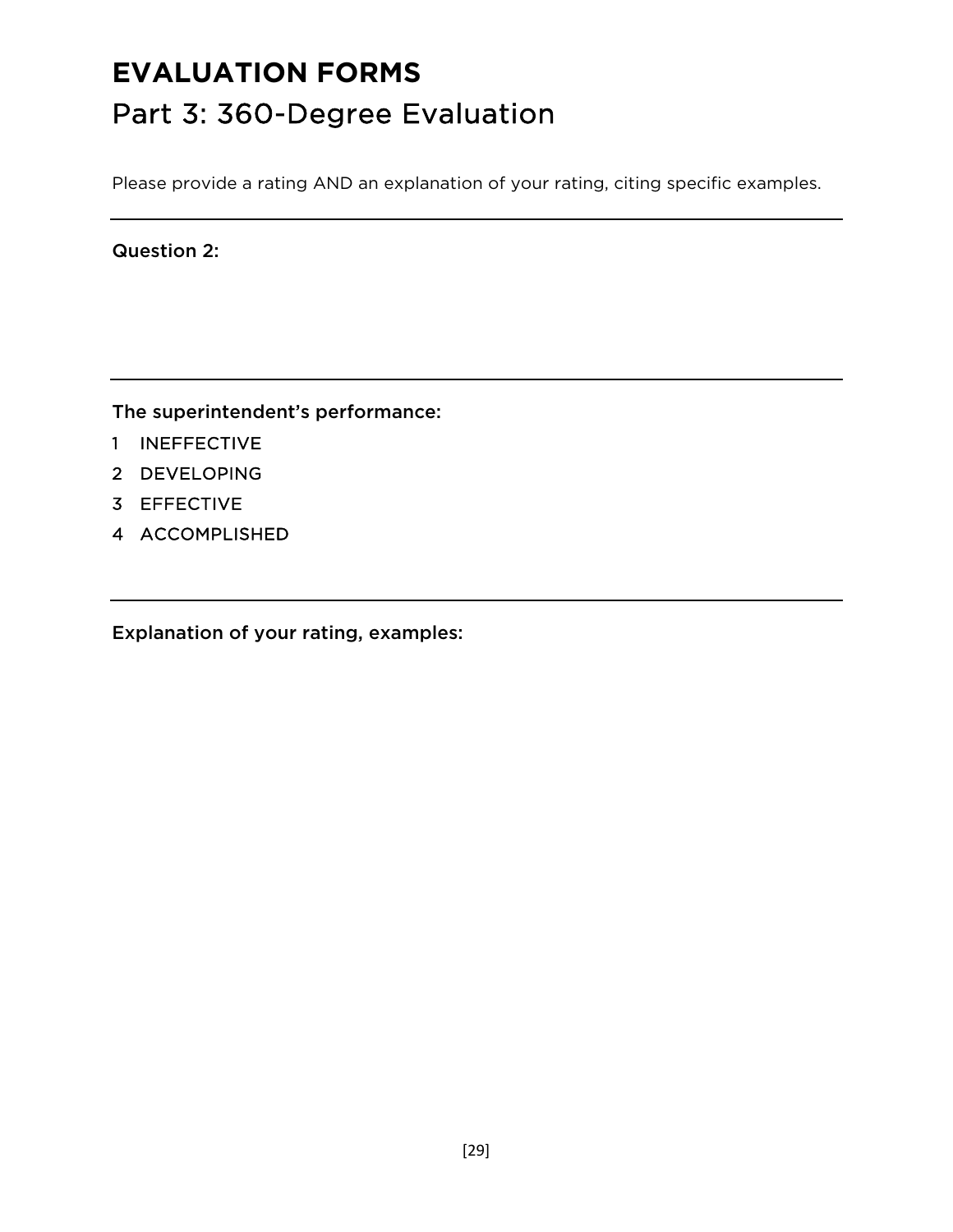# **EVALUATION FORMS** Part 3: 360-Degree Evaluation

Please provide a rating AND an explanation of your rating, citing specific examples.

Question 3:

The superintendent's performance:

- 1 INEFFECTIVE
- 2 DEVELOPING
- 3 EFFECTIVE
- 4 ACCOMPLISHED

Explanation of your rating, examples: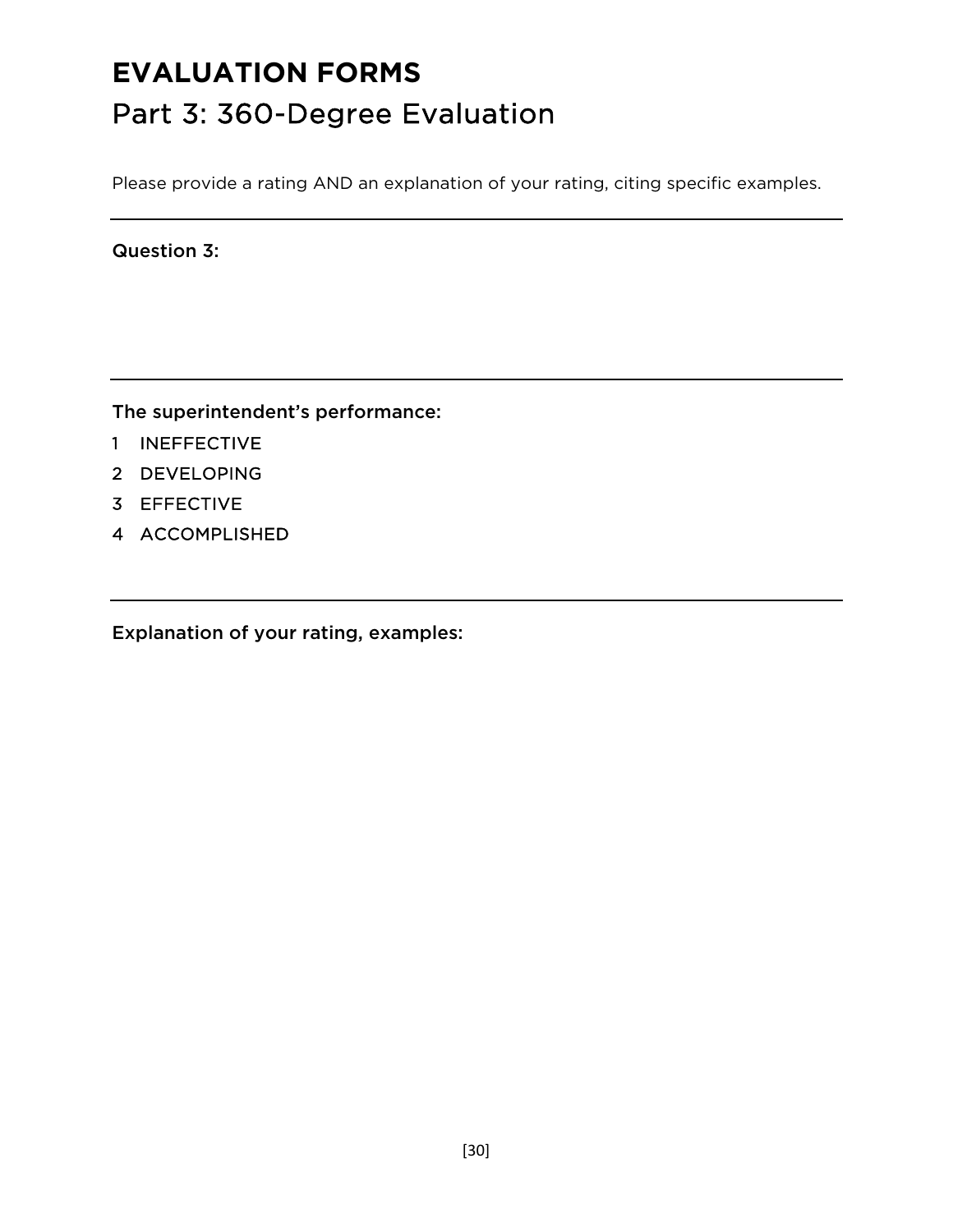### **SAMPLE: EVALUATION SUMMARY**

**Below is a sample Summary of Superintendent's Annual Evaluation by the Education Service District Board summary of a board's evaluation of its superintendent.** 

The board of directors of the ESD has completed the annual evaluation of Superintendent Sample for 200\_. The past year has been a positive one (or a challenging one) for education in our ESD. All five school board members have served on the board for at least one full year and have been able to observe and be a part of the successes achieved this year.

The evaluation focused on: 1) professional standards 2) the goals for the organization set by the board and superintendent last year and 3) a 360-degree review of the superintendent's performance by a representative group of the component districts and community.

In the areas of the professional standards, we have determined that Superintendent Sample's performance was excellent in the areas of leadership, communications and community relations, and organizational management. The board felt his performance was outstanding in the areas of policy and governance and labor relations. Human resources management and values and ethics of leadership all received a rating of good.

The board determined that Superintendent Sample has done an outstanding job of attaining the goal set by the board and superintendent in August of last year to update and align the agency's policies. His success at achieving the goal of improving staff morale and retaining professional staff was rated good. The achievement of success in meeting the third goal, to improve staff and community communications, was also rated good.

Superintendent Sample chose to distribute a 360-degree evaluation to members of the component district's administration, staff and community for feedback on his performance. He has shared with us the results of that feedback, which reflects that staff morale has improved and that significant policy updates have been well received. He also shared with us his desire to further improve staff morale and focus on bringing the community together in support of the schools and ESD.

We will be working with Superintendent Sample over the next several weeks to develop goals for our organization and look forward to working together to make our ESD successful.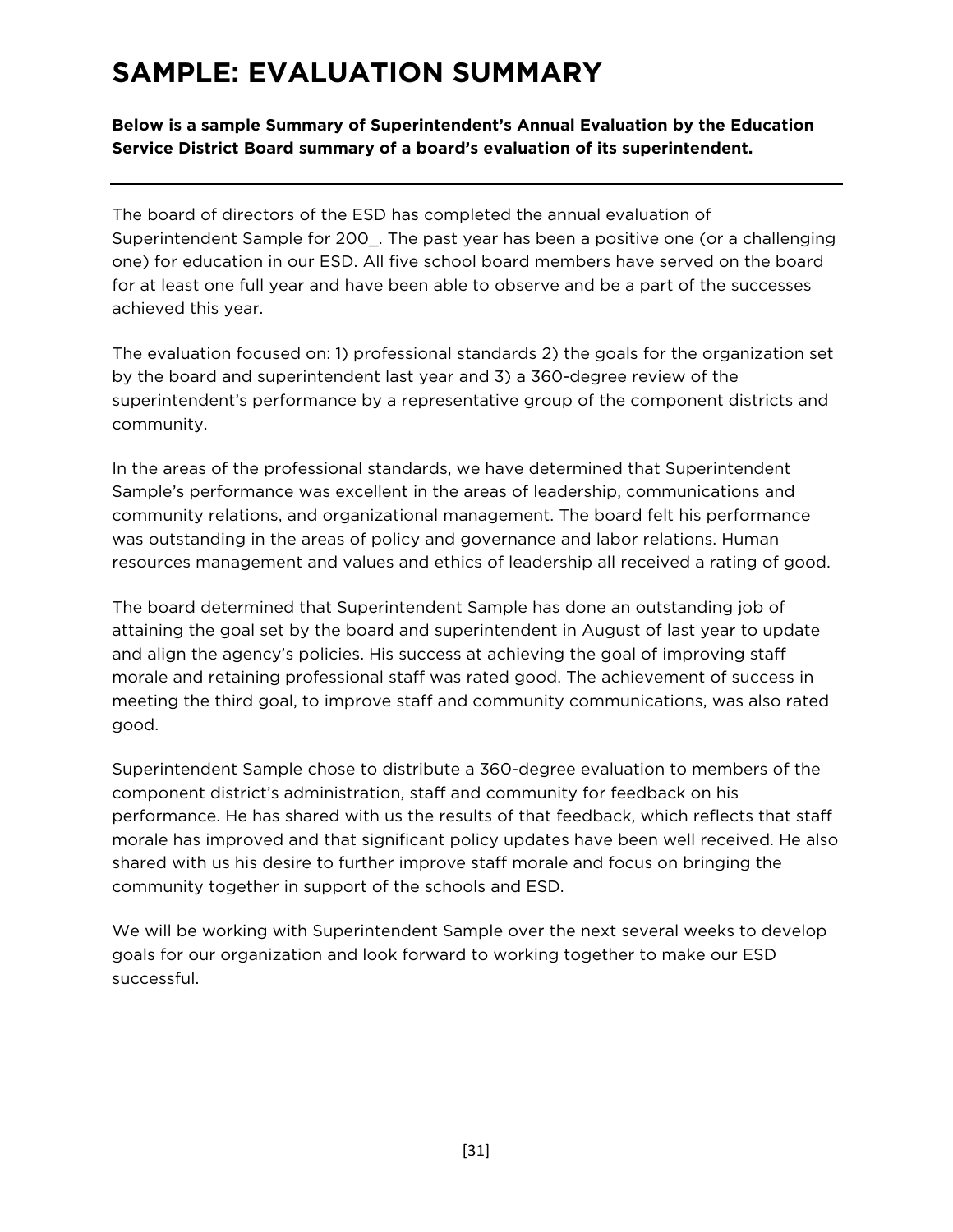### **GOAL-SETTING WORKSHEET**

Goal Statement:

| $1.$           | <b>Action Steps</b> | Timeline | Estimated Resources Who is responsible? |  |
|----------------|---------------------|----------|-----------------------------------------|--|
|                |                     |          |                                         |  |
|                |                     |          |                                         |  |
| 2.             |                     |          |                                         |  |
|                |                     |          |                                         |  |
|                |                     |          |                                         |  |
| $\overline{3}$ |                     |          |                                         |  |
|                |                     |          |                                         |  |
|                |                     |          |                                         |  |
| 4.             |                     |          |                                         |  |
|                |                     |          |                                         |  |
|                |                     |          |                                         |  |

Evaluation Plan: Communication Plan: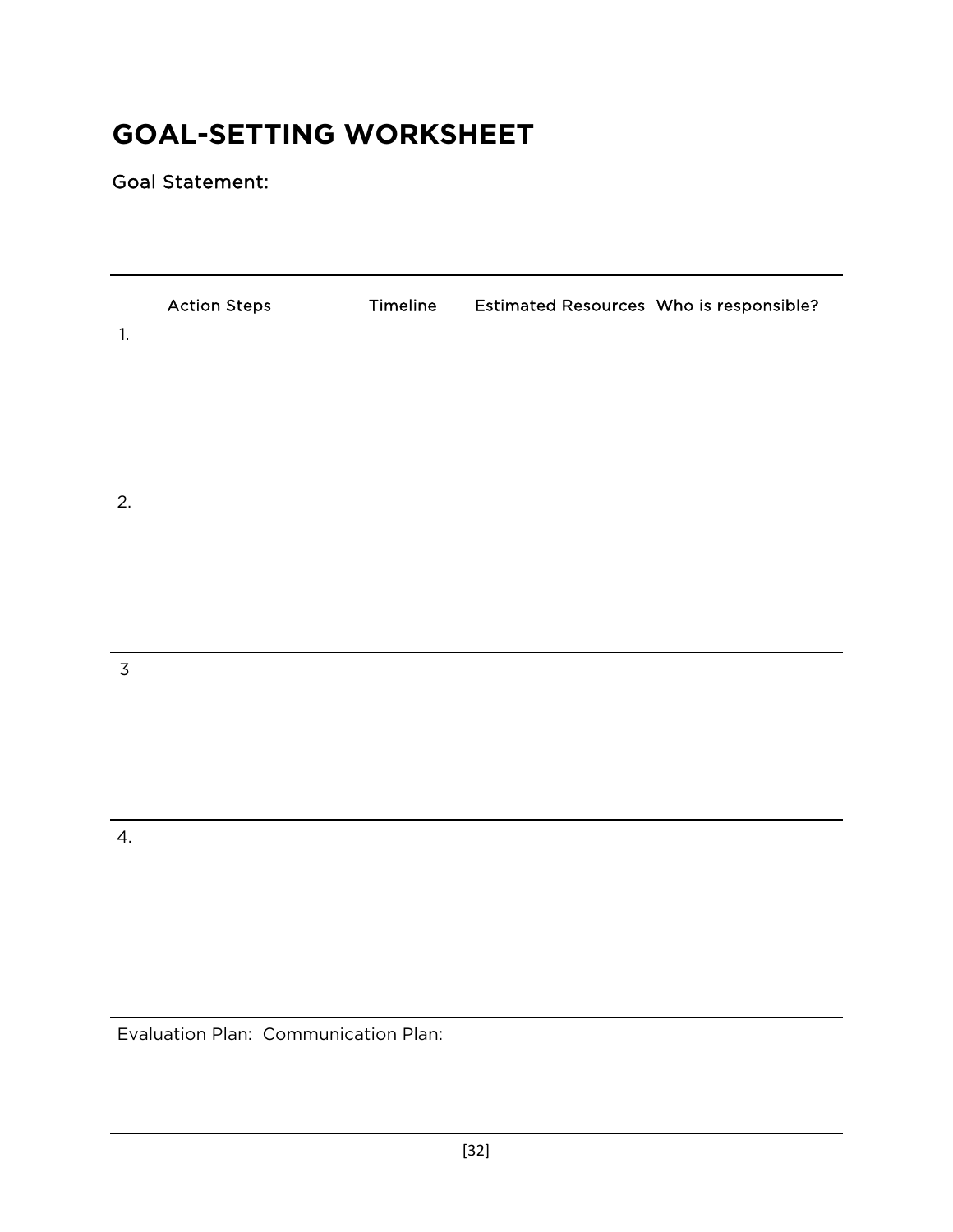### **PERTINENT OREGON REVISED STATUTES (ORS)**

#### **ORS 192.660 Executive sessions permitted on certain matters**

ORS 192.610 (Definitions for ORS 192.610 to 192.690) to 192.690 (Exceptions to ORS 192.610 to 192.690) do not prevent the governing body of a public body from holding executive session during a regular, special or emergency meeting, after the presiding officer has identified the authorization under ORS 192.610 (Definitions for ORS 192.610 to 192.690) to 192.690 (Exceptions to ORS 192.610 to 192.690) for holding the executive session.

(2) The governing body of a public body may hold an executive session: …

(i) To review and evaluate the employment-related performance of the chief executive officer of any public body, a public officer, employee or staff member who does not request an open hearing. …

(8) A governing body may not use an executive session for purposes of evaluating a chief executive officer or other officer, employee or staff member to conduct a general evaluation of an agency goal, objective or operation or any directive to personnel concerning agency goals, objectives, operations or programs. …

#### **ORS 334.175 Core Services**

(1) An education service district shall provide regionalized core services to component school districts. The goals of these services are to:

(a) Assist component school districts in meeting the requirements of state and federal law;

(b) Improve student learning;

(c) Enhance the quality of instruction provided to students;

(d) Enable component school districts and the students who attend schools in those districts to have equitable access to resources; and

(e) Maximize operational and fiscal efficiencies for component school districts.

(2) The services provided by an education service district shall be provided according to a local service plan developed by the education service district and component school districts. The education service district and component school districts shall develop the local service plan to meet the goals specified in subsection (1) of this section. The local service plan must include services in at least the following areas:

(a) Programs for children with special needs, including but not limited to special education services and services for at-risk students.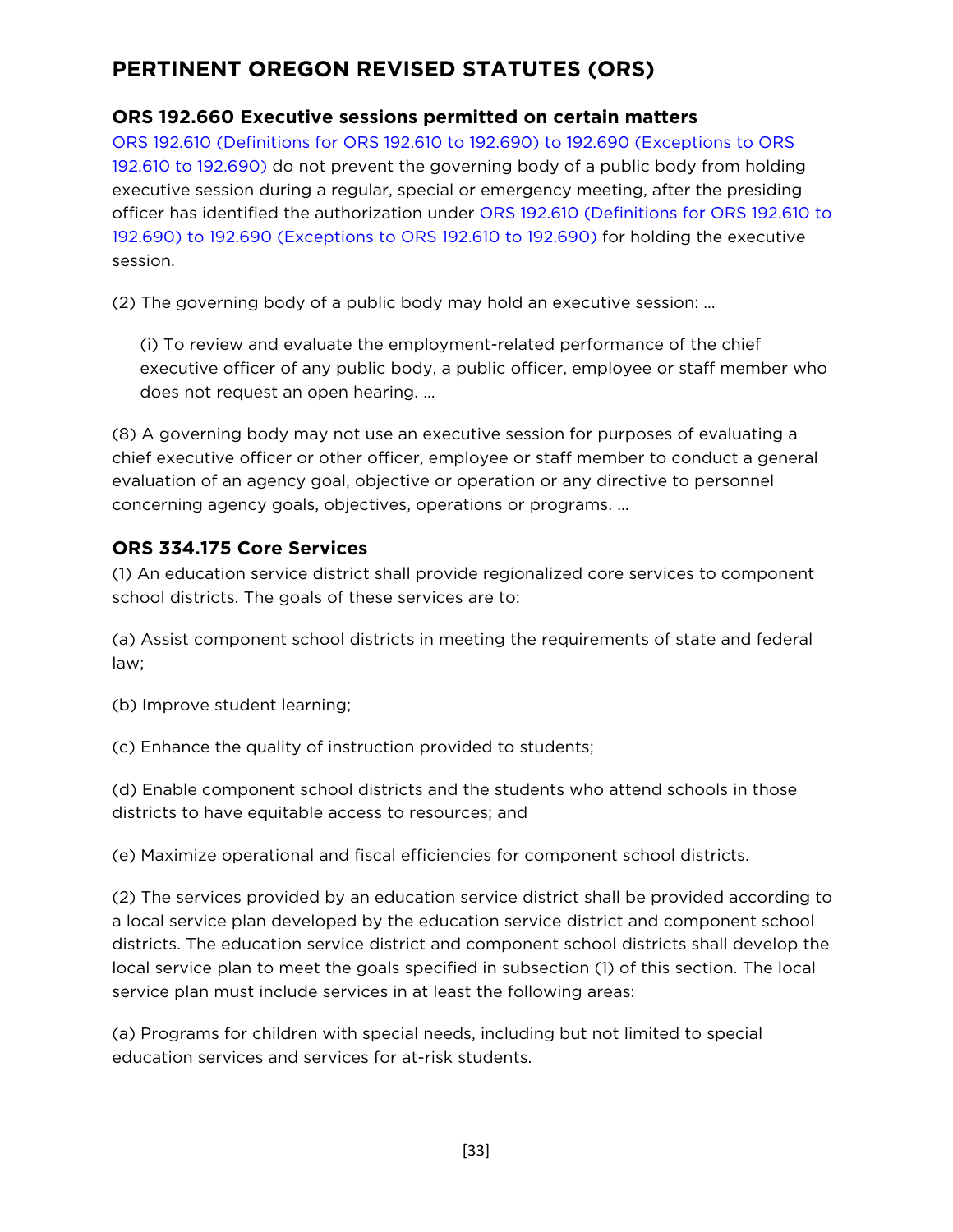(b) Technology support for component school districts and the individual technology plans of those districts, including but not limited to technology infrastructure services, data services, instructional technology services and distance learning.

(c) School improvement services for component school districts, including but not limited to:

(A) Services designed to support component school districts in meeting the requirements of state and federal law;

(B) Services designed to allow the education service district to participate in and facilitate a review of the state and federal standards related to the provision of a quality education by component school districts;

(C) Services designed to support and facilitate continuous school improvement planning;

(D) Services designed to address schoolwide behavior and climate issues; and

(E) Services designed to support career and technical education.

(d) Administrative and support services for component school districts, including but not limited to services designed to consolidate component school district business functions, liaison services between the Department of Education and component school districts and registration of children being taught by private teachers, parents or legal guardians pursuant to ORS 339.035 (Teaching by private teacher, parent or guardian).

(e) Other services that an education service district is required to provide by state or federal law, including but not limited to services required under ORS 339.005 (Definition for ORS 339.040 and 339.125) to 339.090 (Determination of compliance).

(3) In addition to the services specified in subsection (2) of this section, a local service plan may include other services that are designed to meet regional needs.

(4) A local service plan shall also contain annual performance measures for the education service district.

(5) A local service plan must:

(a) Be adopted by the board of the education service district.

(b) After being adopted by the board of the education service district, be approved on or before March 1 by resolution of two-thirds of the component school districts that are a part of the education service district and that have at least a majority of the pupils included in the average daily membership of the education service district, as determined by the reports of such school districts for the preceding year, enrolled in the schools of the school districts.

(6) Notwithstanding the process for approval and adoption required by subsection (5) of this section, if the component school districts approve an amendment to a local service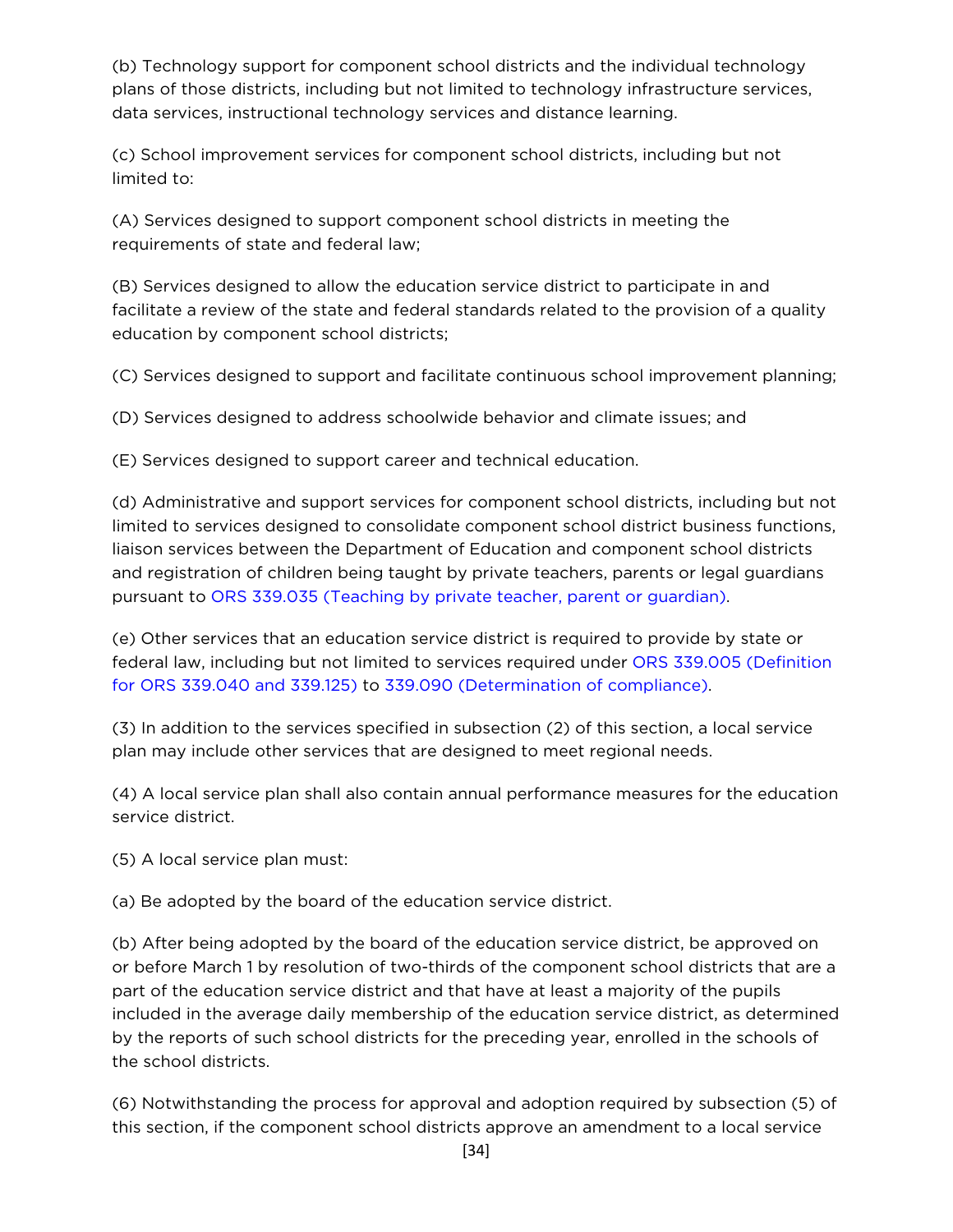plan pursuant to subsection (5)(b) of this section, the board of an education service district may amend a local service plan that has been previously adopted by the board and approved by the component school districts. An amendment to a local service plan may be done at any time.

(7) If a component school district determines that a local service plan, or the provision of services under a local service plan, does not meet the service needs of the component school district, the component school district may contract with a public entity for the provision of services.

(8) An education service district may provide the services required by the local service plan directly through the staff of the district. In addition, an education service district may provide services required by the local service plan through the operation of a public school, a public charter school pursuant to ORS chapter 338, an alternative school or a preschool.

(9) An education service district may provide the services required by the local service plan in cooperation with another education service district or with a school district. In addition, an education service district may contract with a public or private entity for the provision of services.

#### **ORS 334.005 Mission**

The mission of education service districts is to assist school districts and the Department of Education in achieving Oregon's educational goals by providing equitable, highquality, cost-effective and locally responsive educational services at a regional level.

- (2) An education service district plays a key role in:
- (a) Ensuring an equitable and excellent education for all children in the state;
- (b) Implementing the Oregon Educational Act for the 21st Century;
- (c) Fostering the attainment of high standards of performance by all students in Oregon's public schools; and
- (d) Facilitating interorganizational coordination and cooperation among educational, social service, health care and employment training agencies.

(3) An education service district's role is one of leadership and service. Education service districts shall maintain the distinction between their role as service organizations and the regulatory role of the Department of Education and other state agencies.

(4) To ensure that an education service district is locally responsive, an education service district shall provide:

(a) Opportunities for component school districts to participate in decisions about the services that are offered by the education service district; and

(b) A variety of flexible service delivery models.

- (5) An education service district shall remain accountable to:
- (a) The public at large;
- (b) The component school districts; and
- (c) The State Board of Education.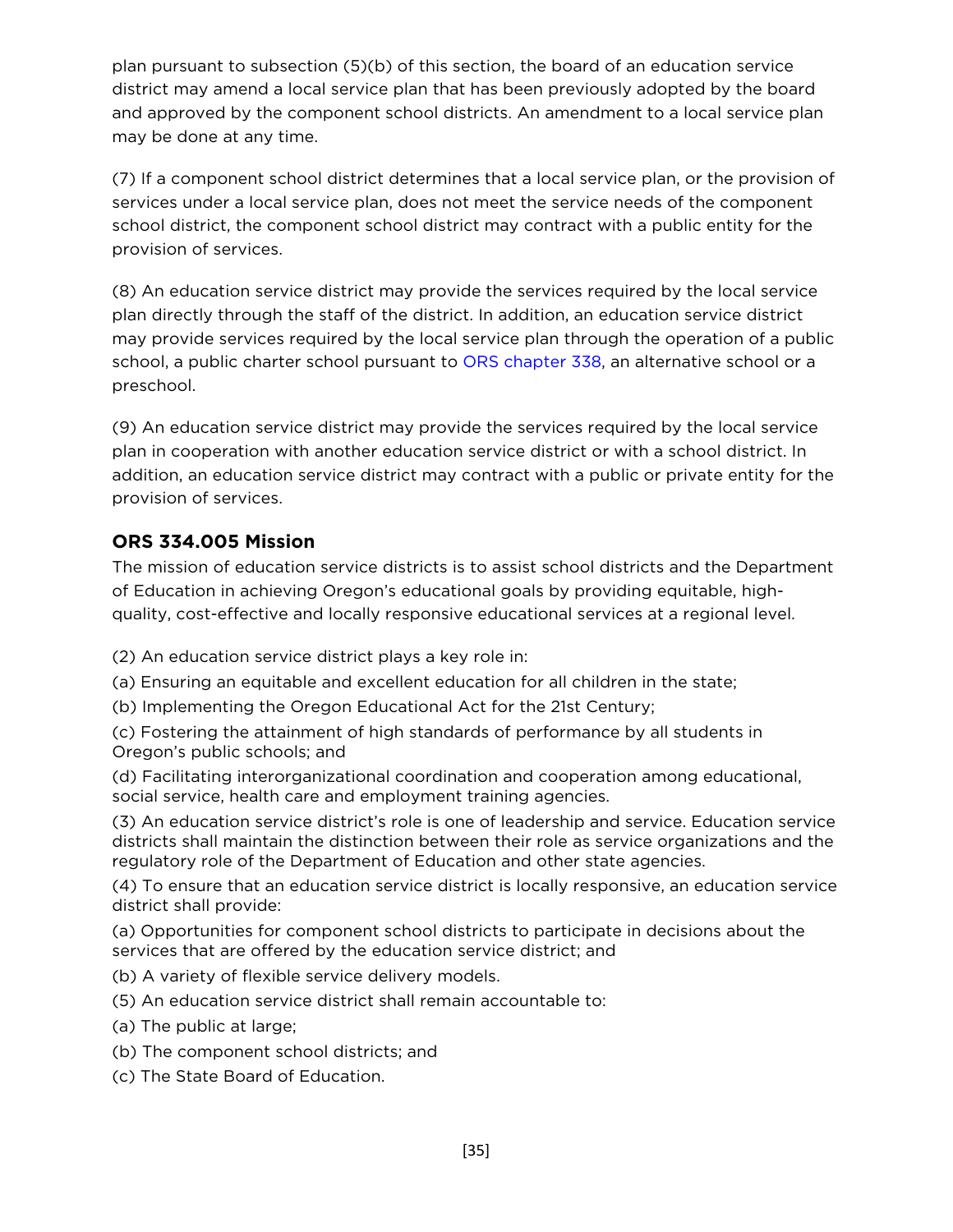#### **ORS 342.513 Renewal or nonrenewal of contracts for following year**

(1) Each district school board shall give written notice of the renewal or nonrenewal of the contract for the following school year by March 15 of each year to all teachers and administrators in its employ who are not contract teachers as defined in ORS 342.815 (Definitions for ORS 342.805 to 342.937). In case the district school board does not renew the contract, the material reason therefor shall, at the request of the teacher or administrator, be included in the records of the school district, and the board shall furnish a statement of the reason for nonrenewal to the teacher or administrator. If any district school board fails to give such notice by March 15, the contract shall be considered renewed for the following school year at a salary not less than that being received at the time of renewal. The teacher or administrator may bring an action of mandamus to compel the district school board to issue such a contract for the following school year.

(2) This section is not effective unless teachers or administrators notify the board in writing on or before April 15 of acceptance or rejection of the position for the following school year.

#### **ORS 342.120(1)**

"Administrator" includes but is not limited to all superintendents, assistant superintendents, principals and academic program directors in public schools or education service districts who have direct responsibility for supervision or evaluation of licensed teachers and who are compensated for their services from public funds.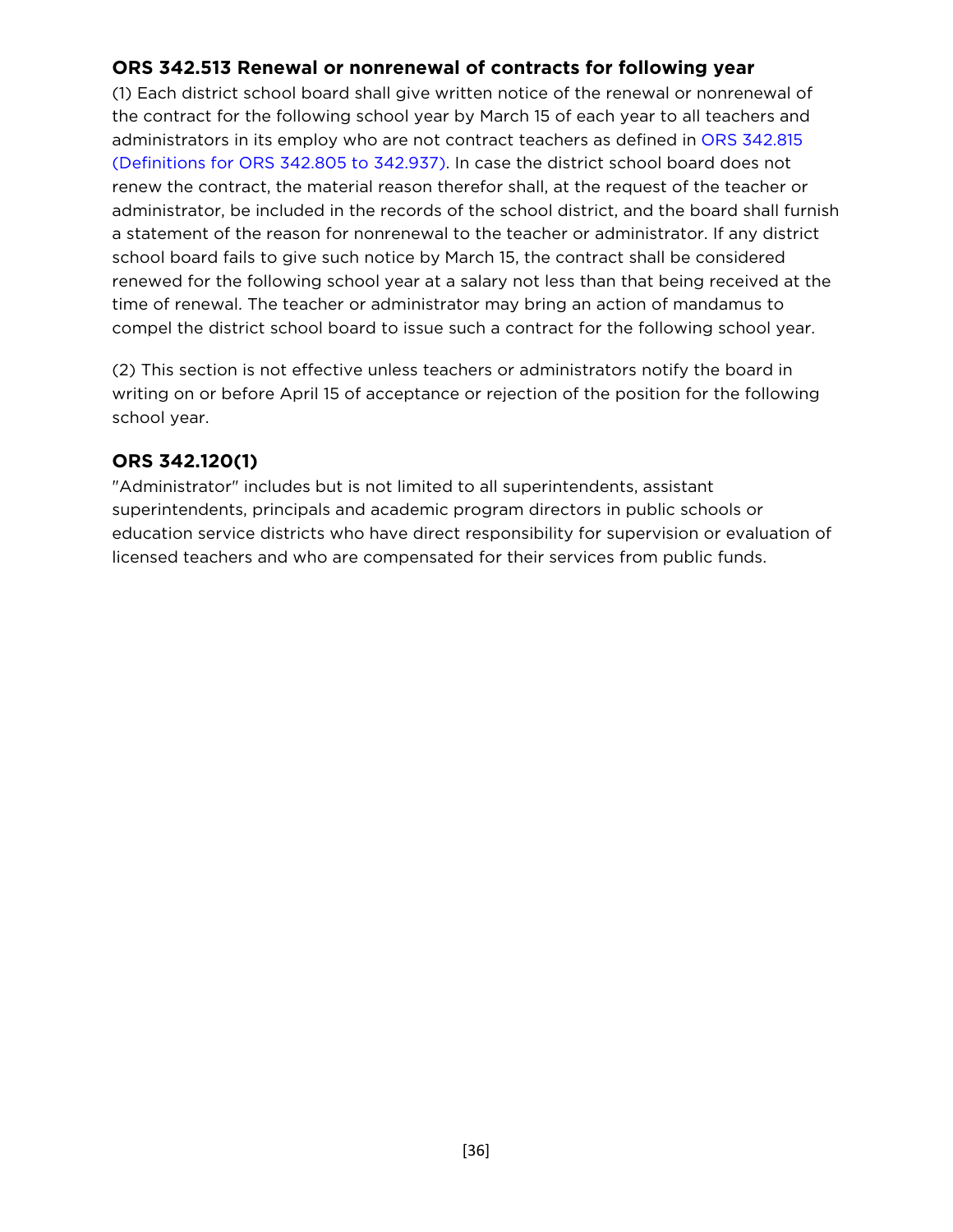Code: CBG

Selected ESD Sample Policy  $\|\cdot\|$  Adopted: Oregon School Boards Association

### Evaluation of the Superintendent

٦

The Board will formally evaluate the superintendent's job performance at least once each year. The evaluation will be based on the administrative job description, any applicable standards of performance, Board policy and progress in attaining any goals for the year established by the superintendent and/or the Board.

Additional criteria for the evaluation, if any, will be developed at a public Board meeting prior to conducting the evaluation. The superintendent will be notified of the additional criteria prior to the evaluation.

The Board's discussion and conferences with and about the superintendent and his/her performance will be conducted in executive session, unless the superintendent requests a session open to the public. Such an executive session will not include a general evaluation of any ESD goal, objective or operation. Results of the superintendent's evaluation will be written and placed in the superintendent's personnel file.

At the Board's discretion, it may notify the superintendent in writing of specific areas to be remedied, and the superintendent may be given an opportunity to correct the problem(s). Where the Board provided written notice pursuant to the prior sentence, if the Board determines the superintendent's performance remains unsatisfactory, the Board may dismiss or non-renew the superintendent pursuant to Board policy, the superintendent's employment contract and state law and rules. In those situations where the superintendent's employment contract includes an evaluation, dismissal or non-renewal provision, it shall take precedent over this policy.

END OF POLICY

#### Legal Reference(s):

ORS 192.660(2), (8) ORS 332.107 ORS 332.505 ORS 342.513 ORS 342.815 OAR 581-022-1720 Hanson v. Culver Sch. Dist. (FDAB 1975).